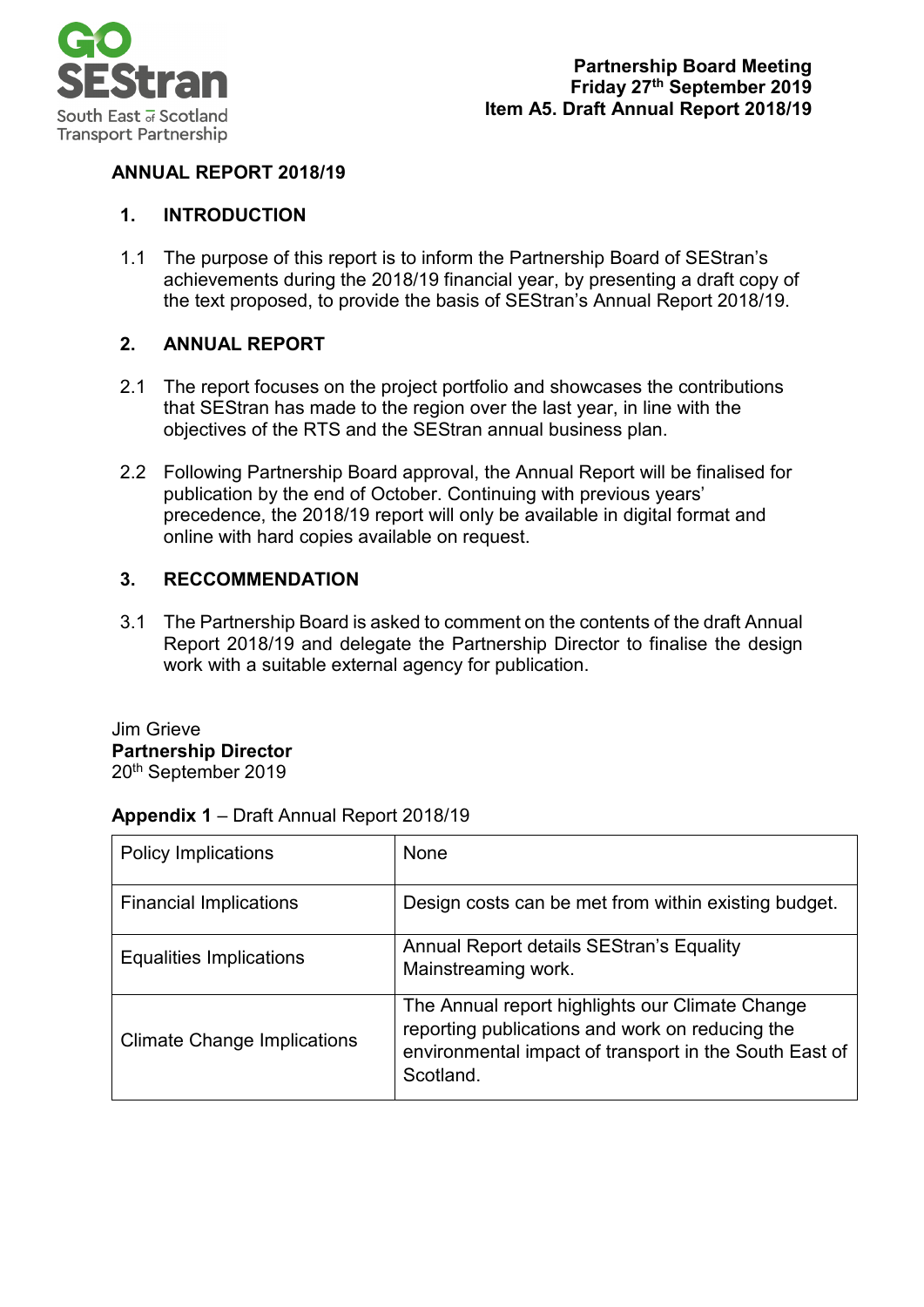**Item A5 Appendix**



# **2018-19 Annual Report**

**August 2019**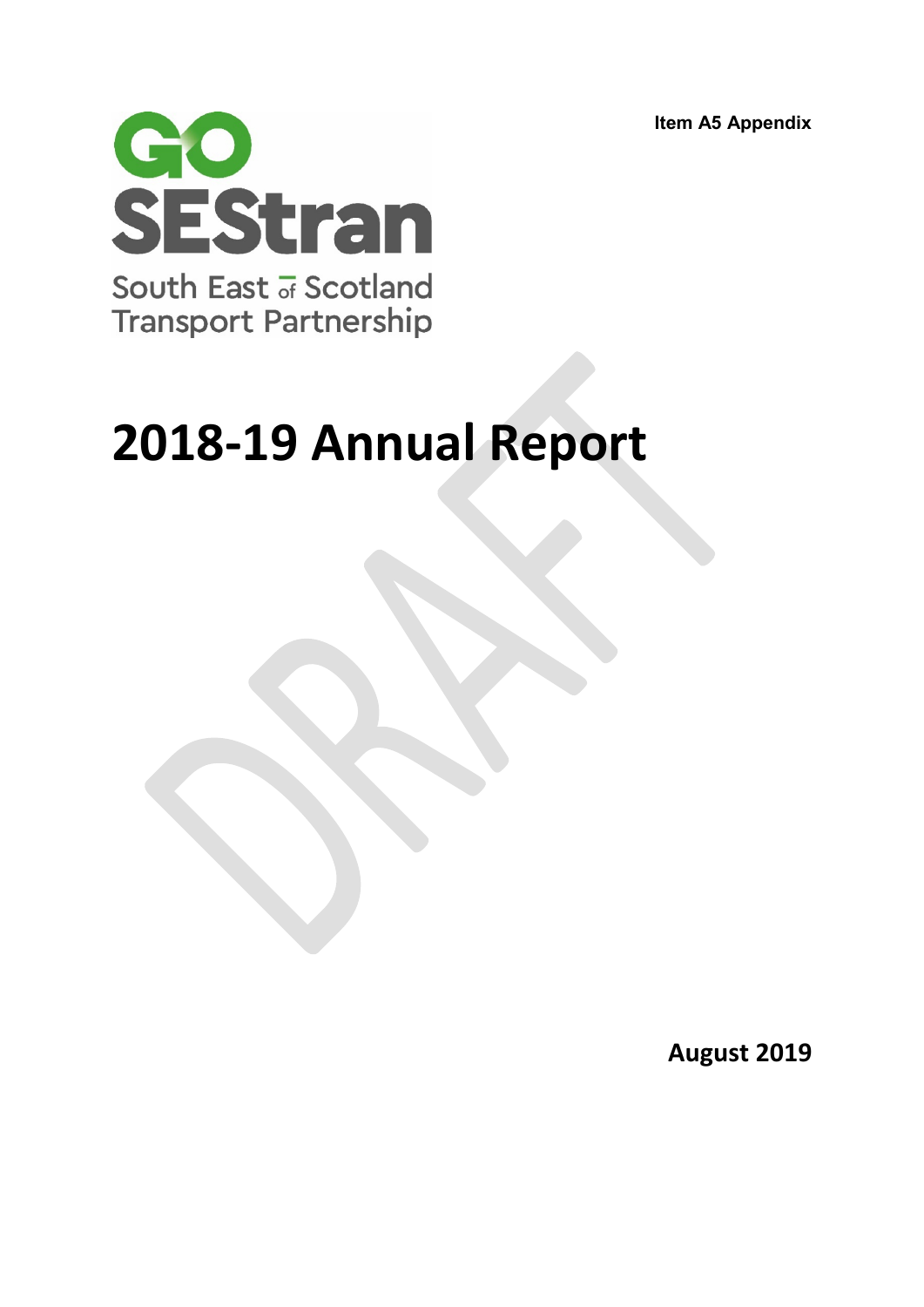# **Contents**

- **Foreword**
- **Introduction**
- Partnership Board
- **EXECUTE:** SEStran's Vision
- **SEStran: What we do**
- **European Projects**
- **E** Changing Travel Behaviour
- **Consultation Responses**
- **What else have we been doing?**
- **Events**
- **More Updates Other Programs and Policies**
- **Regional Transport Strategy Monitoring**
- Appendix: Annual Accounts and Reports
- **Contact Information**

*(Note page numbers to be confirmed pending final publication formatting)*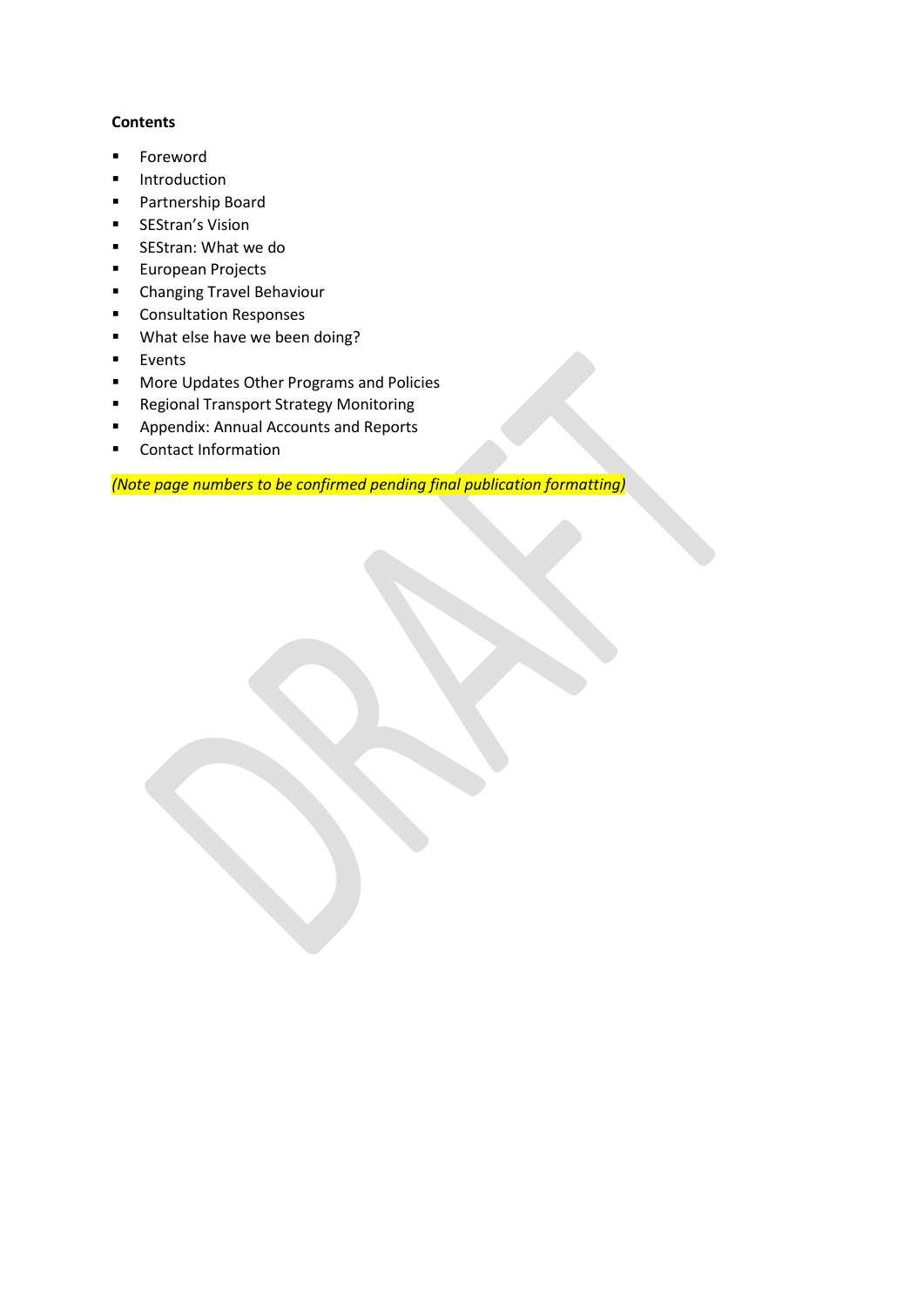## **Foreword**

The Government's review of the National Transport Strategy (NTS) continued throughout 2018/19 and the first draft of the new NTS has now been released for consultation.

The NTS sets out the policies that Scottish Government and its stakeholders will pursue over the next twenty years to ensure that Scotland's transport system delivers on four priority themes: promoting equality, protecting our climate, helping our economy prosper and improving our health and wellbeing, and to support the vision: To have a sustainable, inclusive and accessible transport system, helping deliver a healthier, fairer and more prosperous Scotland for communities, businesses and visitors.

Our own Regional Transport Strategy (RTS) is closely aligned to the NTS and through our own consultative processes will ensure it continues to provide a fit for purpose strategy for the southeast Scotland region. My role, as the Regional Transport Partnerships' (RTPs) representative on the Strategy Review Board has also continued and I am pleased to have been able to contribute to the review at that level.

As part of the review, a Roles & Responsibilities Working Group, including RTP representation, was established and charged with making recommendations for future transport governance. Their report promoted the merits of some form of regional governance, bringing together land use planning, economic development and transport which the RTPs have consistently maintained is an approach that is most likely to result in a successful sustainable transport strategy. This report is currently being considered by the Scottish Government.

Following successful bids to the government's Low Carbon Travel & Transport (LCTT) and the Scottish Enterprise "Can-do" funds of £300,000 and £150,000, respectively, work was taken forward in delivering more electric bike facilities at Innerleithen, Edinburgh, Musselburgh Eskbank and Dalkeith and in options to expand the scope of the Thistle Assistance Card. The latter is seeking input from the best entrepreneurial and technological expertise to develop journey planning facilities to be added to the Thistle Card App for those with disabilities.

Despite the ever-present mist of Brexit, SEStran achieved both an extension to our Share-North project, looking at the introduction of "Mobi-hubs" to create facilities for ride share using lowemission vehicles, including active travel options and success as a partner in a new project called BLING (Blockchain in Government). In partnership with Edinburgh University, SEStran is exploring the use of this technology for smart contracts in shared-use transport and freight delivery.

SEStran is currently a partner in six European projects that contribute to the work that SEStran undertakes in the region.

Significantly increased further work was carried out in association with Sustrans in developing new cycle schemes at various locations, including the Edinburgh Bioquarter, The Wisp to Sheriffhall, Winchburgh to KIrkliston and Kirkaldy to Buckhaven.

Further active travel schemes at the A701 in Midlothian, an innovative design approach ("LYDAR") at Musselburgh and Tranent and Larbert to Stirling (In partnership with our fellow RTP, Tactran) were also progressed with grant funding from Transport Scotland's Active Travel team.

Of concern to all of us involved in transport in Scotland, particularly those with a responsibility for rural areas, as I am, is the very evident decline in bus patronage, throughout the whole country. In order to at least initiate a process to try to reverse that trend, SEStran held a "Bus Congress" in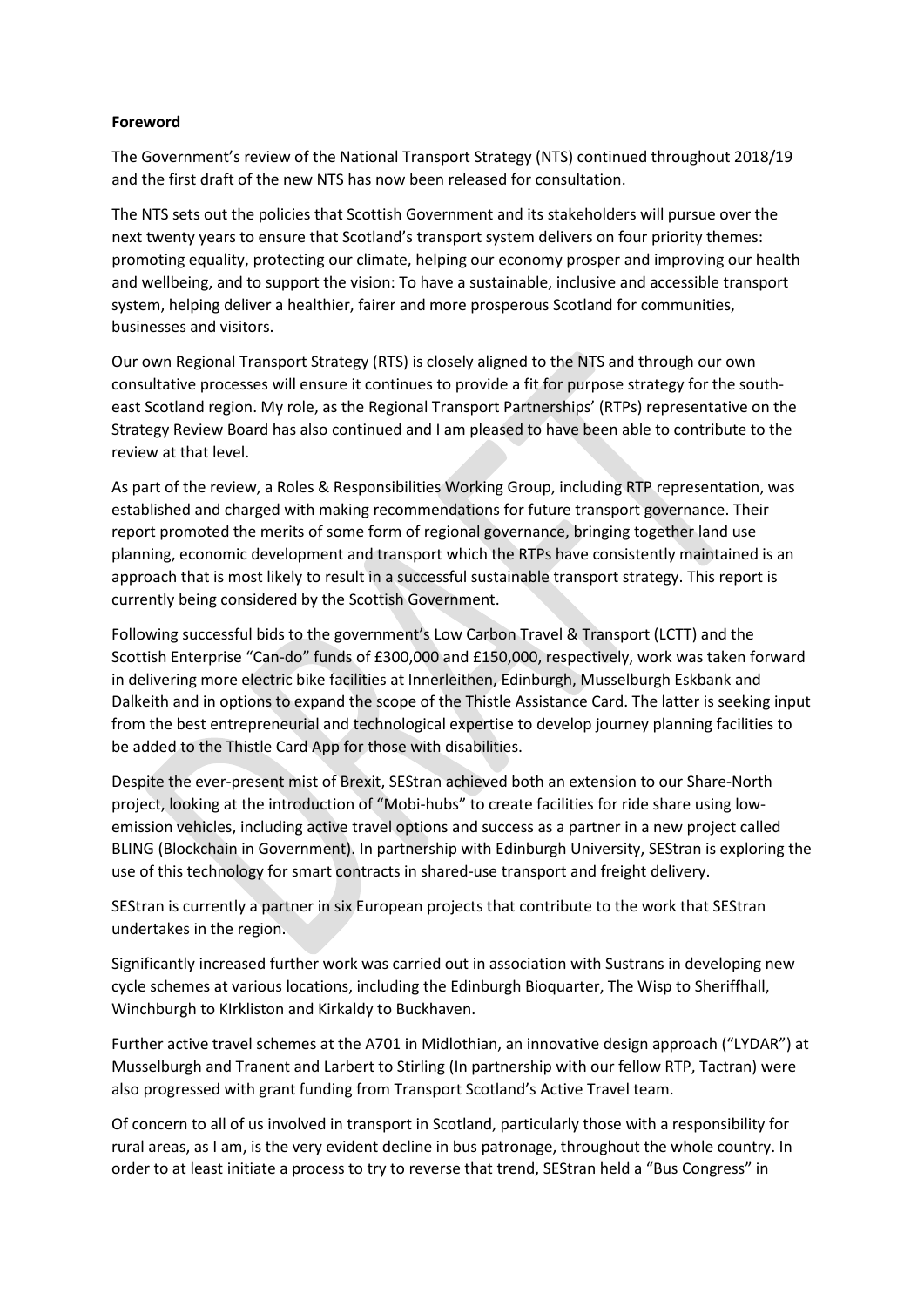February 2019; bringing together politicians, bus operators, academics, Traveline and other stakeholders. Several presentations were given at this very well attended event and I look forward to progress on this topic in future. However, the aforementioned NTS review along with the Transport Bill currently going through parliament and the current Strategic Transport Projects Review (STPR 2) will all have a bearing on how this topic develops in future.

Our refreshed partnership Board is now well established and, at each quarterly Board meeting we have managed to include a presentation on a transport subject which has been the catalyst for a range of enthusiastic and constructive discussion among members which has helped to guide and inform our work programme. I would like to express my thanks to the members of the Board for their valuable contribution over the past year.

We have also seen very encouraging engagement with our stakeholders through our forums; Integrated Mobility, Freight and Equalities & Access to Healthcare.

Our officials re-introduced a "Rail Quarterly" with representation from Transport Scotland, Network Rail and Franchise Operators which is also proving to be a valuable engagement.

Both myself and the Partnership Director continued to represent the RTPs on the East Coast Mainline Association (ECMA) which seeks continued investment in the east coast main railway line and has an eye to the future on High Speed Rail for this side of the country and this body is now making itself heard in both UK and Scottish Government circles.

Very much in everyone's mind now is the re-write of the Regional Transport Strategy, which commenced at the very end of 2018/19. This is a fundamental duty of SEStran and will be a main focus of the organisation for the next couple of years.

We all look forward to the challenges ahead.

#### **Cllr Gordon Edgar Chair**

*(Insert photo signature and twitter)*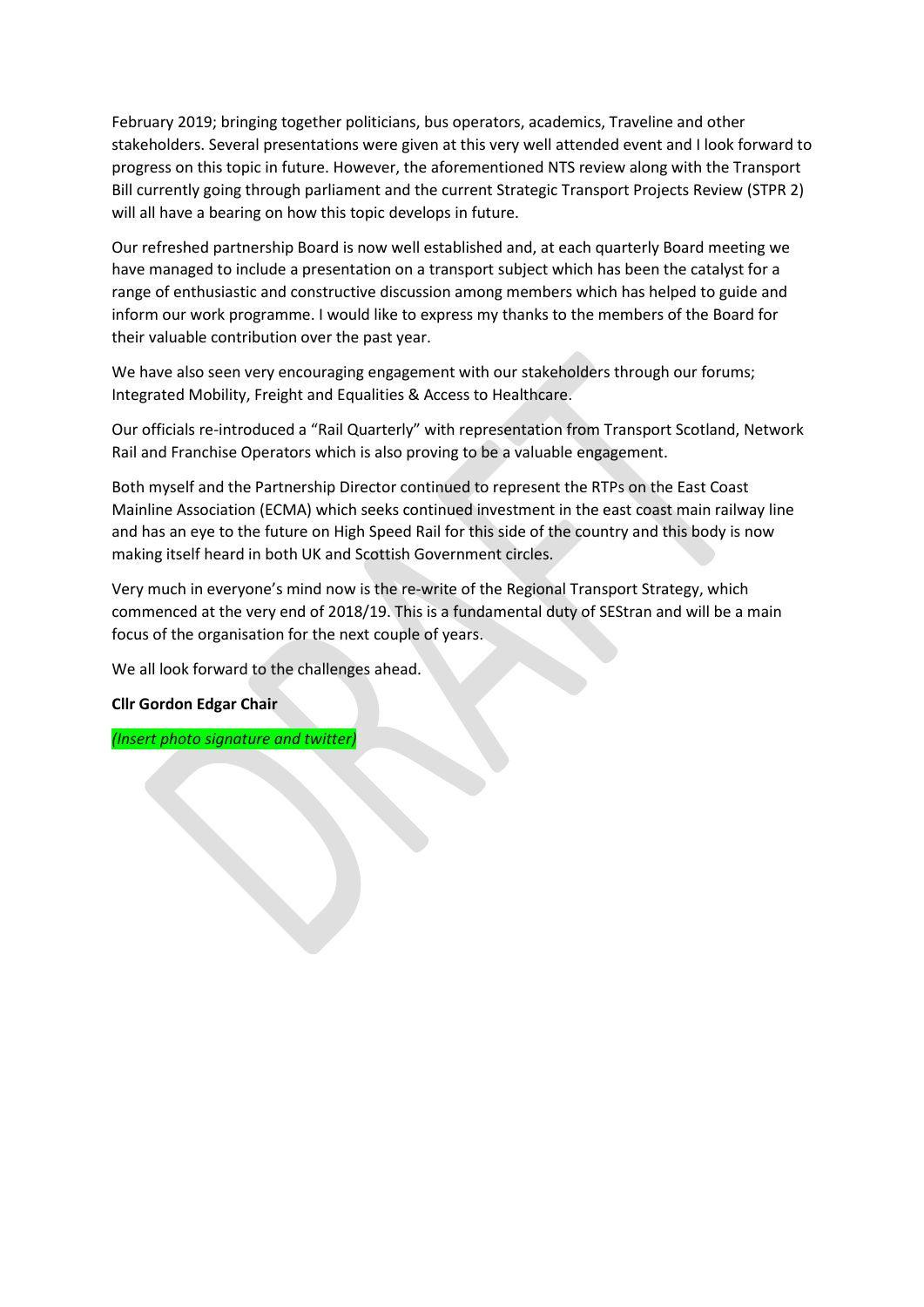#### **Introduction**

# **About Us**

SEStran is the statutory Regional Transport Partnership for the South East of Scotland. We are one of seven Regional Transport Partnerships in Scotland established under the Transport (Scotland) Act 2005. SEStran encompasses eight local authorities.

*(Insert Map of Scotland with SEStran Region.)*

#### **SEStran Team**

SEStran has a core staff of 9, and 1 Cycling Scotland embedded officer, as of April 2019:

- **Business Support Assistant, Cheryl Fergie**
- **Business Manager, Angela Chambers**
- **Business Support Officer, Hannah Markley**
- Partnership Director, Jim Grieve
- **Head of Programmes, Vacant**
- **Programmes Manager, Keith Fisken**
- **EXTEGGY Manager, Jim Stewart**
- **Project Officer, Julie Vinders**
- Cycling Scotland Officer, Beth Harley-Jepson
- Active Travel Officer, Peter Jackson

#### **Local Authority Partners**

City of Edinburgh, Clackmannanshire, East Lothian, Falkirk, Fife, Midlothian, Scottish Borders and West Lothian.

#### **Headquarters**

SEStran's operational and administrative premises are based in Edinburgh at Victoria Quay.

### **Partnership Board**

The board consists of 20 elected members from the partnership local authorities and nine appointed non-councillor members. The Partnership Board meet quarterly.

*Partnership Board – Insert Names and Images as of August 2018*

*Non-Councillor Members – Insert names.*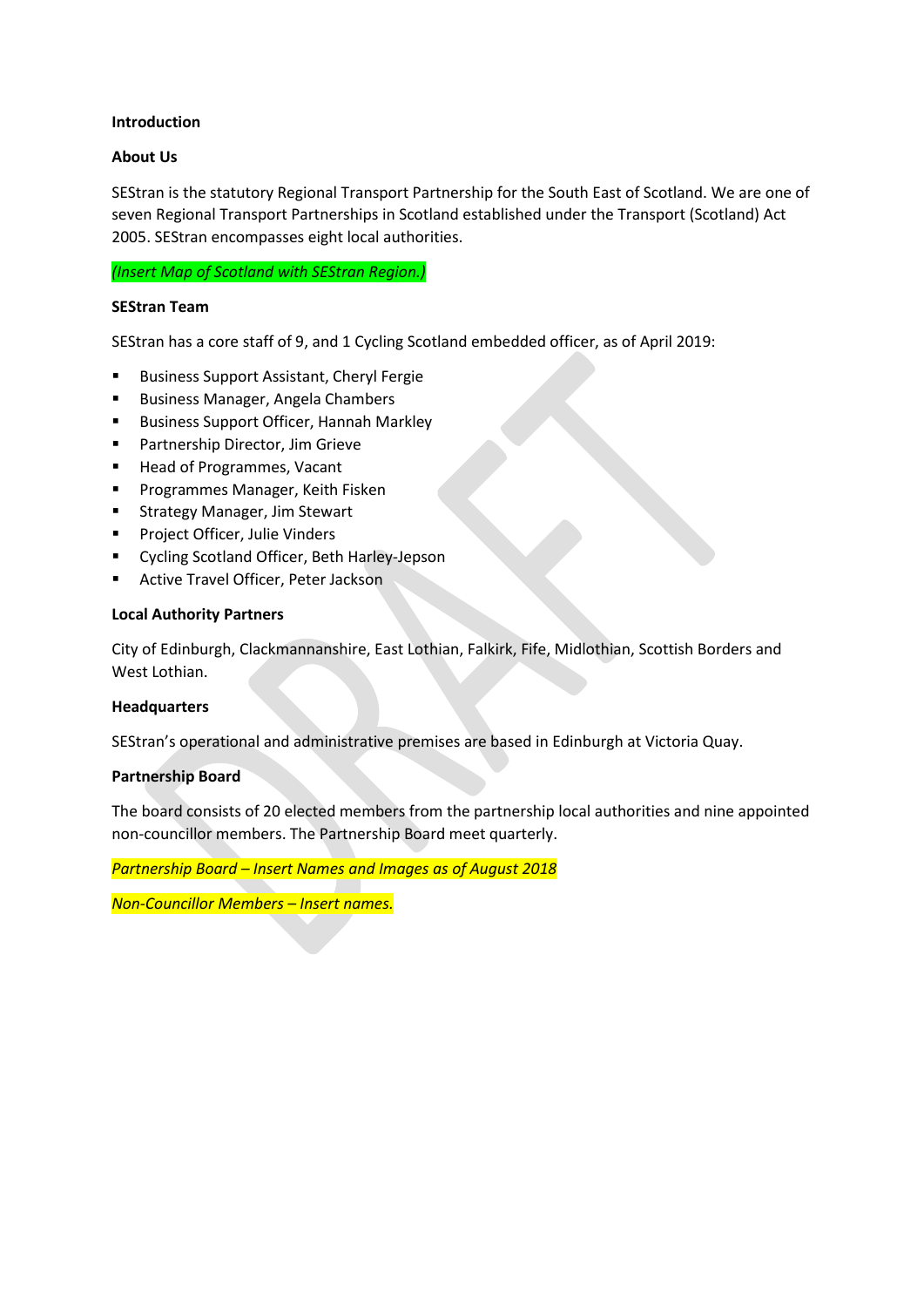# **SEStran's Vision**

"A regional transport system that provides all citizens of South East Scotland with a genuine choice of transport which fulfils their needs and provides travel opportunities for work and leisure on a sustainable basis."

# *Insert Transport Image*

# **Aims**

- Allowing all groups in society to share in the region's success through high quality access to services and opportunities including healthcare, education, public services and employment opportunities
- Reducing the number of commuter journeys by single occupancy vehicles within South East Scotland
- **•** Maximising public transport provision and achieving public transport integration and intermodality
- **IMPROVING SAFETY FOR ALL ROAD AND THE IMPROVING SAFETY**
- **Enhancing community life and social inclusion**
- Maintaining existing infrastructure to a standard that ensures that it can be fully utilised
- **Enhancing movement of freight, especially by rail and other non-road modes**

# **Target**

"By 2022, to reduce the percentage of people commuting to Edinburgh by single occupant car from each local authority area in South East Scotland by 10% compared to a 2001 base. For Edinburgh residents working out with the City Council area, to reduce their reliance on the single occupant car for commuting by 10% also over the same period."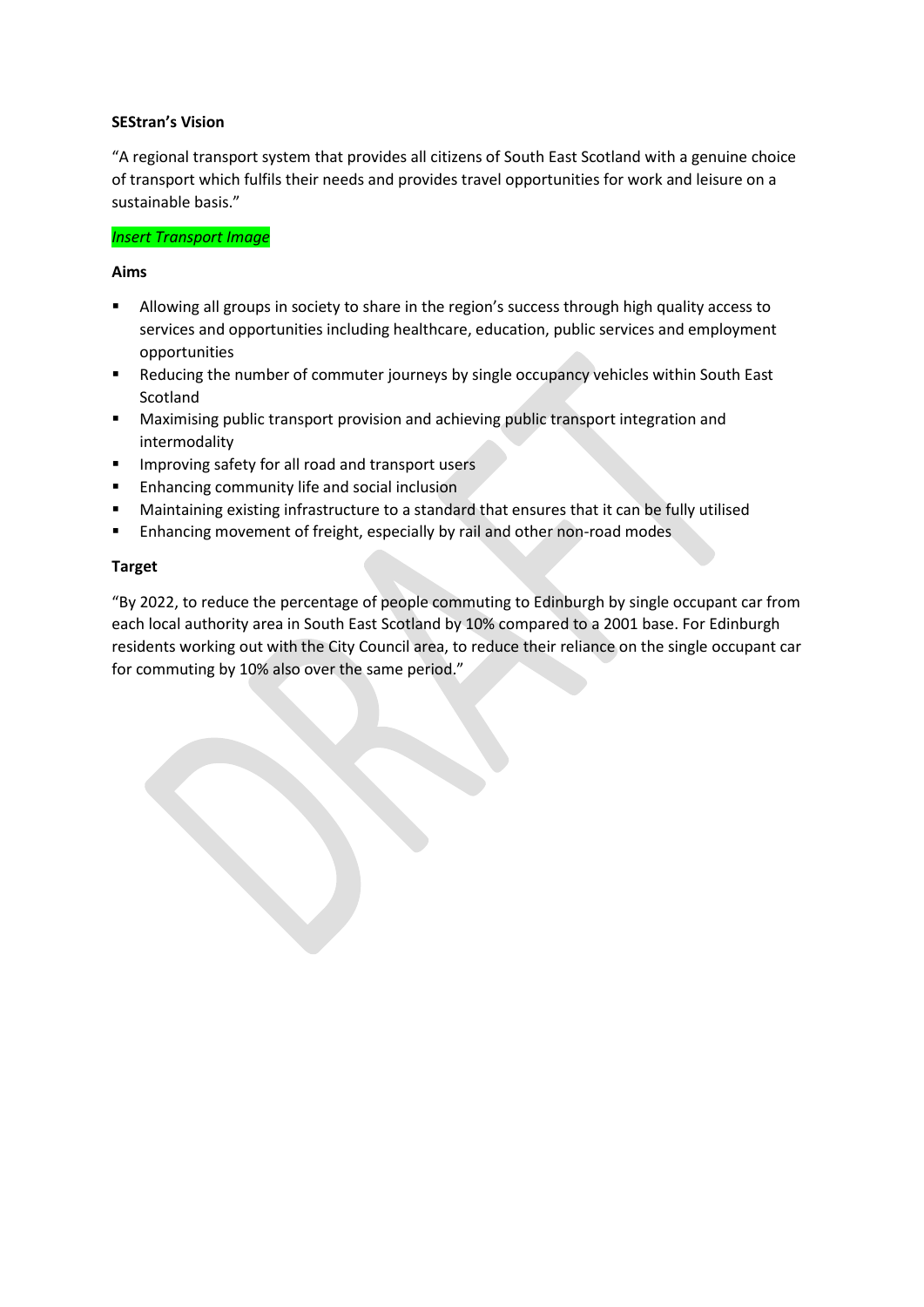## **What we do**

SEStran participates in a diverse range of transport projects and events on a local, national and international scale. All our work is focused on delivering against our core strategic objective areas:

- 1. Economy to ensure transport facilitates economic growth, regional prosperity and vitality in a sustainable manner
- 2. Accessibility to improve accessibility for those with limited transport choice (including those with mobility difficulties) or no access to a car, particularly those living in rural areas
- 3. Environment to ensure that development is achieved in an environmentally sustainable manner
- 4. Safety and Health to promote a healthier and more active SEStran area population
- 5. Corporate to continually improve performance to achieve greater efficiency and effectiveness in SEStran service delivery.

As with previous years in the 2018/19 Annual Report we have highlighted the relationship between our work and our strategic objectives with an icon, a number in a circle relating to the above and also the key priorities represented by each of the following icons:

*Note to Designers: Where there is 'Insert Icon' can we have the number in a circle and can we develop an icon for the following – bus, train, active travel, car sharing, economy (pound sign)? This should be a list here with an explainer for each of the icons. Please discuss with Keith*

# **What we do: European Projects** *(new page)*

# **European Projects**

SEStran is pleased to continue to be involved in working closely with European partners on innovative and progressive transport projects, contributing and sharing ideas to help benefit our own regional transport network.

# **SHARE North**: **Shared Mobility Solutions for a Liveable and Low-Carbon North Sea Region (an Interreg North Sea Region project)** *insert icons*

The SHARE-North project is about promoting shared mobility as a form of sustainable transport and viable alternative to the private car. In 2018/19, SEStran promoted shared mobility through Tripshare SEStran as well as GO e-Bike, the regional e-bike sharing scheme in the South East of Scotland.

In October 2018, SEStran welcomed the SHARE-North partners to Edinburgh for a partner meeting. During the meeting, the project partners submitted an extension application of the project until December 2021. This extension was approved by the EU programme secretariat in December 2018.

The partner visit to Edinburgh coincided with SEStran's second Integrated Mobility Forum. The lead partner from Bremen presented the SHARE-North project and several other partners gave presentations on the importance of promoting shared mobility. The forum was attended by 45 delegates from various organisations, including bus and rail operators, local councillors, Transport Scotland, private companies, NHS and charities.

With the project extended for 2.5 years, SEStran plans to continue to promote shared mobility, focusing in particular on bringing the European concept of 'Mobihubs' (sustainable mobility hubs) to the South East of Scotland. More information can be found on:<https://mobihubs.eu/> and [https://share-north.eu/.](https://share-north.eu/)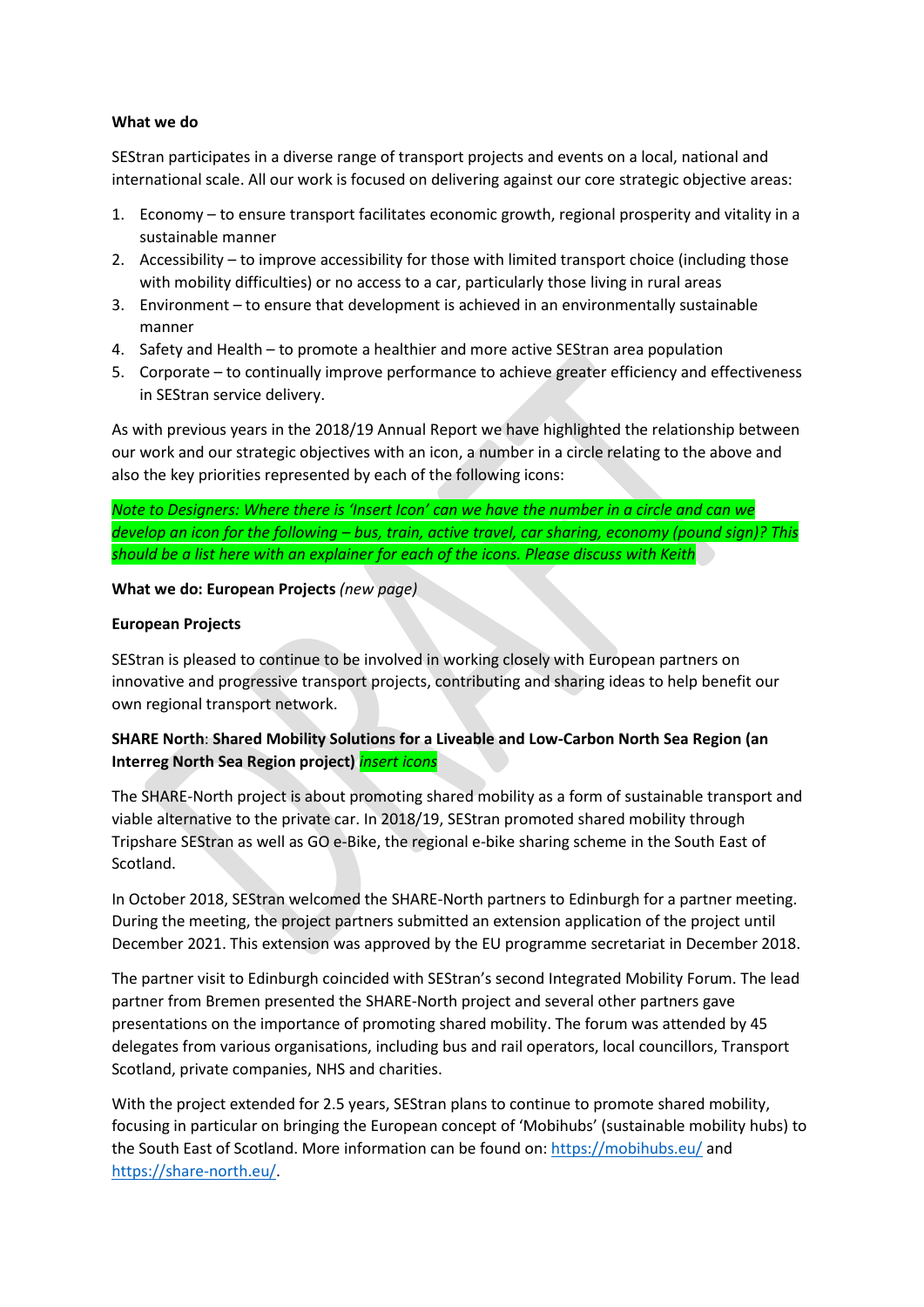# *(Insert image and Share North Brand Logo and EU Interreg Logo)*

# **REGIO MOB (an Interreg Europe project)** *insert icons*

The REGIO MOB project aims to promote sustainable travel by influencing relevant policy instruments. In the case of SEStran, the REGIO MOB project will address the re-write of the Regional Transport Strategy, the process for which has now officially started.

In 2018/19, REGIO MOB entered 'phase 2' of the project which involved implementing an Action Plan which was developed in April 2018. The Action Plan focused on monitoring the impact of the GO e-Bike scheme to improve sustainable mobility which built on the REGIO MOB knowledge exchange during phase 1 of the project. SEStran commissioned the Sustrans Research and Monitoring Unit to carry out an Active Travel Survey for the region, evaluating he levels of active mobility based on the P.A.S.T.A (Physical Activity Through Sustainable Transport Approaches) as presented by the Italian Lead Partner. The methodology aims to show how promoting active mobility (walking and cycling) can result in a healthier, more physically active population. The GO e-Bike First Year Report, which came out in April 2019, indicated that 33% of users replaced a daily car journey with a GO e-Bike trip. In addition to the Sustrans Audit report, SEStran is planning to carry out a survey at St Andrews University to research the relationship between active mobility and health following the implementation of the GO e-Bike hub.

The findings from this work will be used to inform the re-write of the Regional Transport Strategy, for which a Main Issues Report will be produced in 2019/20.

#### *(Insert Image/Regio Mob Logo/EU Logo)*

# **SURFLOGH: Sustainable Urban Logistics Hubs (an Interreg North Sea Project)** *insert icons*

SURFLOGH aims to improve the role of logistics hubs in the network of urban logistics through connecting long-distance freight transport and last mile distribution in strategically located urban freight centres.

The whole area of last mile deliveries is part of the wider concept of city logistics, which concerns the public and private planning and management of urban logistics. The City Logistics concept has emerged as a comprehensive approach aimed at attempting to mitigate the negative impacts of urban freight transportation without penalizing many economic, social, administrative, cultural, touristic, and other activities.

SEStran are leading on a work package along with Edinburgh Napier University Transport Research Institute (TRI), developing business models for urban freight hubs. These business models will focus on the scalability and applicability of models for different locations and circumstances. The first stage of this research was presented at the 2019 STAR Conference in Glasgow in May 2019.

At the regional Logistics & Freight Forum in November 2018 SEStran, Edinburgh Napier University & ZEDIFY launched an e-cargo bike pilot for Edinburgh, this will trial the impact of city logistics in the centre of Edinburgh.

Work was initiated last year by SEStran and Edinburgh Napier University to host the mid-term conference in Edinburgh in May 2019. An opportunity for project partners to promote their work and engage with delegates from Scotland, the rest of the UK and Europe.

https://northsearegion.eu/surflogh/about/

*(Insert Surflogh Logo/Image/Interreg Logo)*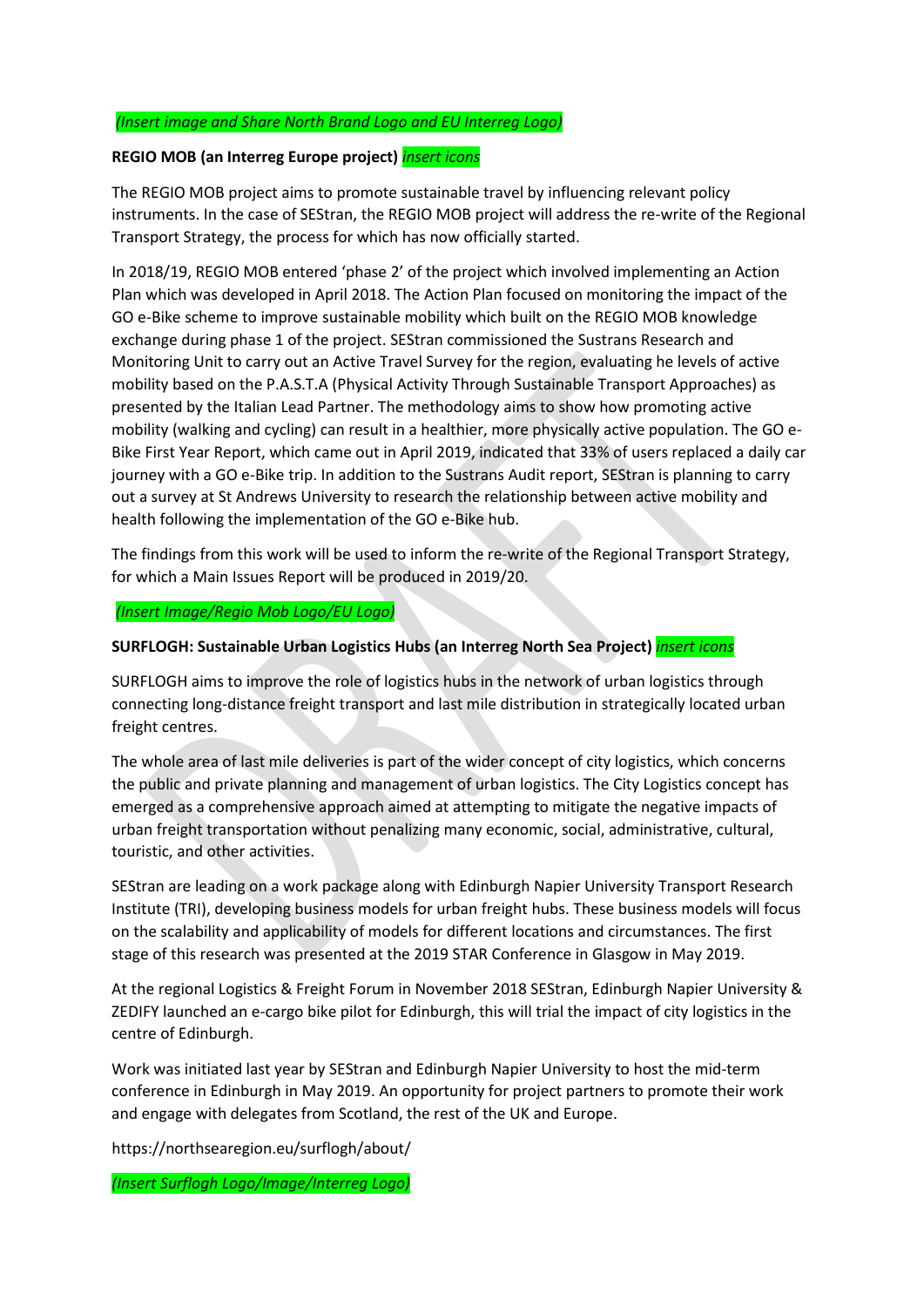#### **BLING: Blockchain in Government**

SEStran and the Centre for Design Informatics at the University of Edinburgh are collaborating on a project exploring opportunities around Blockchain technology developing practical transport focused applications for the technology with the development of a pilot project in the South East of Scotland.

Blockchain is a key enabling technology that will underpin efforts to deliver innovative services under the Digital Agenda for Scotland and Europe. Blockchain promotes user trust by making it possible to build systems that share information and record transactions in a verifiable, secure and permanent way. Based on a 'distributed ledger', blocks of information are chained together with cryptography to produce a system that stores, manages and verifies information.

The team at Design Informatics supported by SEStran began prototyping ways to create Location Based Smart Contracts – agreements about the location and relations of smart objects in space that allow conditions such as proximity or co-location to trigger actions like financial transfers or opening physical locks. These systems are backed with blockchains, to explore new techniques for making location data secure without being invasive.

In March 2019 Design Informatics & SEStran introduced experts to smart contracts through the BLING GeoPact demonstrator. Transport and technology experts visited the University of Edinburgh for a hands-on demonstration of location-based smart contracts.

The demonstration took place at the Bayes Centre and took participants through the process of completing smart contracts for delivering goods, by visiting various specially designated locations.

#### *(Insert Bling Logo/Image/Interreg Logo)*

SEStran submitted two further European funded applications this year, **CONNECT** focussed on best practice and sustainability in port environments and **PriMaaS** which is focused on integrating Mobility as a Service (MaaS) solutions into policy development.

#### *(Insert image)*

**What we do: Changing Travel Behaviour** *(note larger headline text on each page in this section)*

#### **Tripshare** *insert icons*

This year, SEStran has continued to work with local authority partners and Liftshare to encourage sustainable travel through car-sharing in the SEStran region. Particularly where active travel or public transport is not viable, car-sharing offers a sustainable solution for commuters in an attempt to reduce the number of single occupancy cars on the road. During the financial year 2018/19, Tripshare SEStran gained 482 new members, bringing the total membership up to 8,675 at the end of March 2019.

Tripshare SEStran was promoted to the general public, particularly during National Liftshare week from 24<sup>th</sup> September to 14<sup>th</sup> October, during which new and existing members had a chance of winning an annual cinema pass.

The Tripshare SEStran platform was presented at the '*Carpool Addict'* event in Brussels in February 2019, as part of the SHARE-North project. Tripshare SEStran is recognised in the SHARE-North project as a viable alternative to the private car and key element of shared mobility. The platform contributes to reducing the number of cars on the roads, which remains a high priority for SEStran.

*(Insert Tripshare logo and car share image)*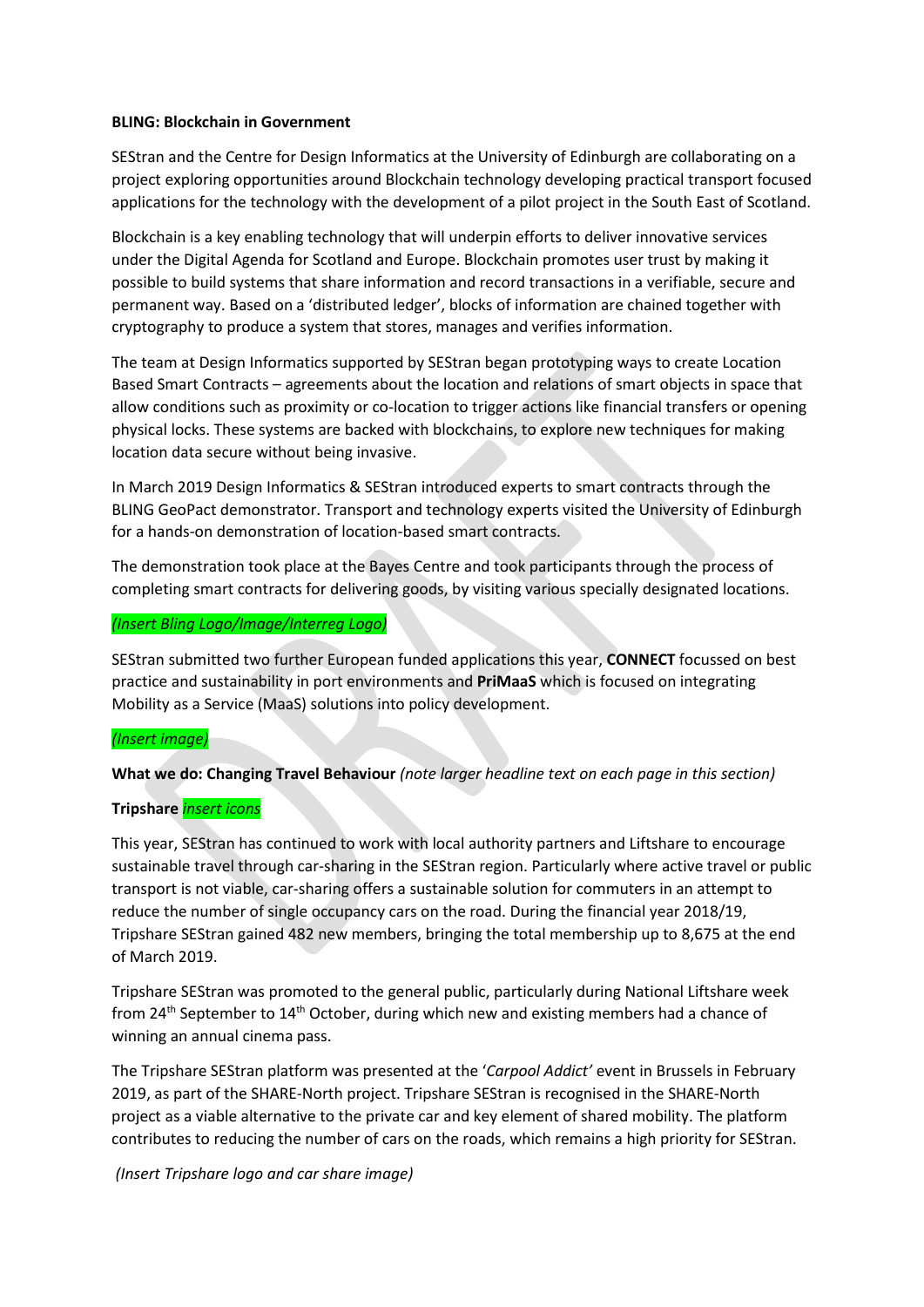#### **Thistle Assistance Programme** *insert icons*

In 2018/19 SEStran undertook further work with transport providers, older and disabled people and our Equalities Forum, to better understand the problems and worries faced by many when using public transport with the aim of developing and expanding the Thistle Assistance Programme.

This work was supported by the Thistle Assistance Programme being acknowledged in Transport Scotland 'Going Further: Scotland's Accessible Travel Framework'[1](#page-10-0) for being at the forefront of providing 'good assistance' by recognising and supporting the needs of disabled people and ensuring transport staff understand their needs. SEStran continues working in partnership with government, transport providers, disability groups and citizens aims to encourage the roll-out of the Thistle Card throughout Scotland by increasing awareness of the programme and providing training tools for transport providers.

In March 2018 SEStran applied for funding from the Scottish Enterprise Can Do innovation fund to develop the Thistle Assistance Journey Planner – door to door journey information for people that have difficulty using public transport.

The project seeks to identify and understand in detail the barriers faced by commuters with protected characteristics when travelling and journey planning. Five developers were successful in applying for the £150,000 funding available and are working on the first stage of the project which is due to finish in October 2019.

SEStran in December 2018 was successful with a £30,000 bid to Transport Scotland's Accessible Travel Fund. SEStran will be using the funding to develop increased awareness of the Thistle Assistance programme through the development of a standalone website and promotional campaign building on the past work undertaken by SEStran.

The key objectives for the Website and Awareness Campaign are:

- to give easy access to all information about the Thistle Assistance Programme.
- promote the programme benefits
- explain who is eligible
- explain how people can request the card and download the App
- **PEDRIM** provide information on other ways to get involved in the project

We continue working with key Transport Providers (ScotRail, Lothian Buses/Trams, Stagecoach, First East Buses) Transport Scotland and other stakeholders to explore how the new Thistle Assistance approach can be integrated into their existing processes to improve awareness of the issues faced by customers, how to spot them and then how to engage and help.

#### *(Insert image and logo)*

#### **Hate Crime Charter** *insert icons*

SEStran is involved in a working group with Disability Equality Scotland, Police Scotland and Transport Scotland to develop a Hate Crime Charter for public transport as a key outcome of Transport Scotland's Accessible Travel Framework. The Charter is for transport operators to sign up to, pledging their commitment to tackling hate crime. The aim of the working group is to trial the Charter first on a regional basis, with the aim of rolling it out nationally. Between June and December 2018, three consultation events were held in Fife, Clackmannanshire and West Lothian.

<span id="page-10-0"></span> <sup>1</sup> https://www.transport.gov.scot/publication/going-further-scotland-s-accessible-travel-framework/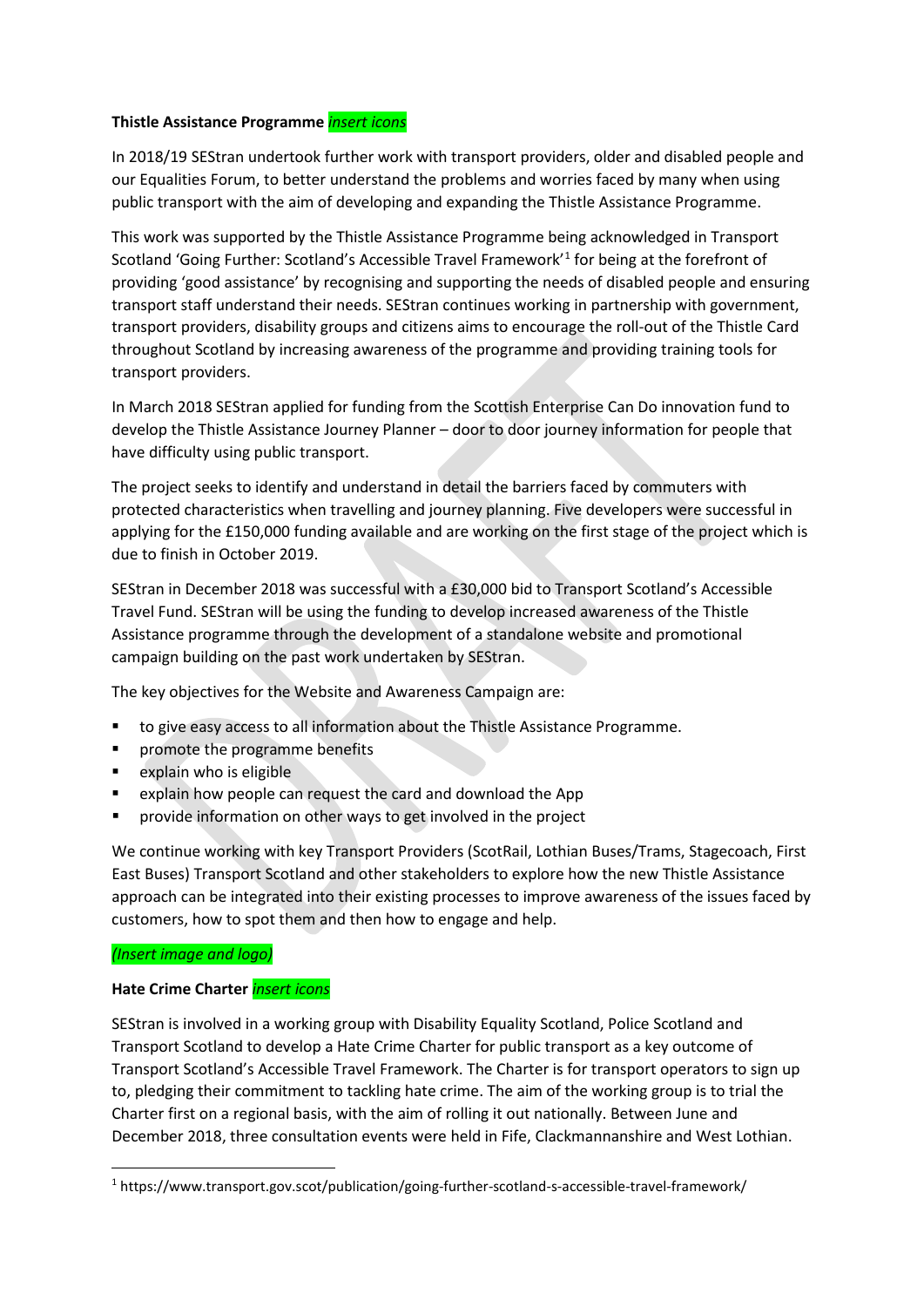Various representatives from equalities groups, local authorities, and transport operators attended the events. The findings from these three events were put into a draft Charter.

The next steps for the working group will be to implement the Charter in collaboration with operators and is tailored to be best fit for purpose with the ultimate aim to reduce hate crime on public transport.

#### *(Insert Police Scotland/Disability Equality Scotland/Transport Scotland logo)*

#### **Real Time Passenger Information (RTPI)** *insert icons*

SEStran is partnering with the City of Edinburgh Council (leading) on the development of a new Content Management System (CMS) for regional RTPI delivery. The procurement process started with the work out for tender with the City of Edinburgh Council managing the tender process. Depending on the award process and new contractor, it is hoped that the new CMS will be in place in 2019/20.

Using Traveline data via a website set up, SEStran has been able to improve the quality and the reliability of information delivered via the screen network outside of the Lothian Bus network with a successful test at the Galashiels Interchange. SEStran will be able to implement this solution at key sites, subject to funding availability, until the new CMS is operational.

The promotion of the digital screens displaying RTPI continued throughout the year with several new sites across the region using the screens.

#### *(Insert RTPI Images)*

#### **GO e-Bike** *insert icons*

SEStran launched GO e-Bike in April 2017 with the aim of increasing usage and awareness of powerassisted cycling across the South East of Scotland and beyond. The launch projects continue in St. Andrews, Buckhaven, West Lothian, and the 'Try a GO e-Bike Roadshow'. It was great to see people engaging with the project and at time of writing a total of just over 1000 trips have been made over the year.

GO e-Bike aims to promote a healthier more active population, reduce inequalities in our communities and improve our environment. In order to enhance this aim, SEStran successfully bid for £300,000 from the Round 2 Low Carbon Travel and Transport funding from Transport Scotland, to create active travel hubs across the region. The hubs will be set up in Granton (Edinburgh), Innerleithen (Scottish Borders), and a series of connected hubs in Dalkeith, Eskbank, and Musselburgh.

The Scottish Government is 'stepping up promotion of the use of electric bicycles, including financial support to ensure many people can benefit from active travel'. SEStran is helping to deliver on this vision as GO e-bike expands and promotes the benefits to communities throughout the region.

#### *(Insert GO e-Bike logo/ERDF/TS Logos)*

#### **ReCYCLEd Signs**

Re-CYCLEd Signs engages with children from schools in the SEStran region to design and build imaginative, vibrant signs for existing walking and cycle routes and is designed to involve young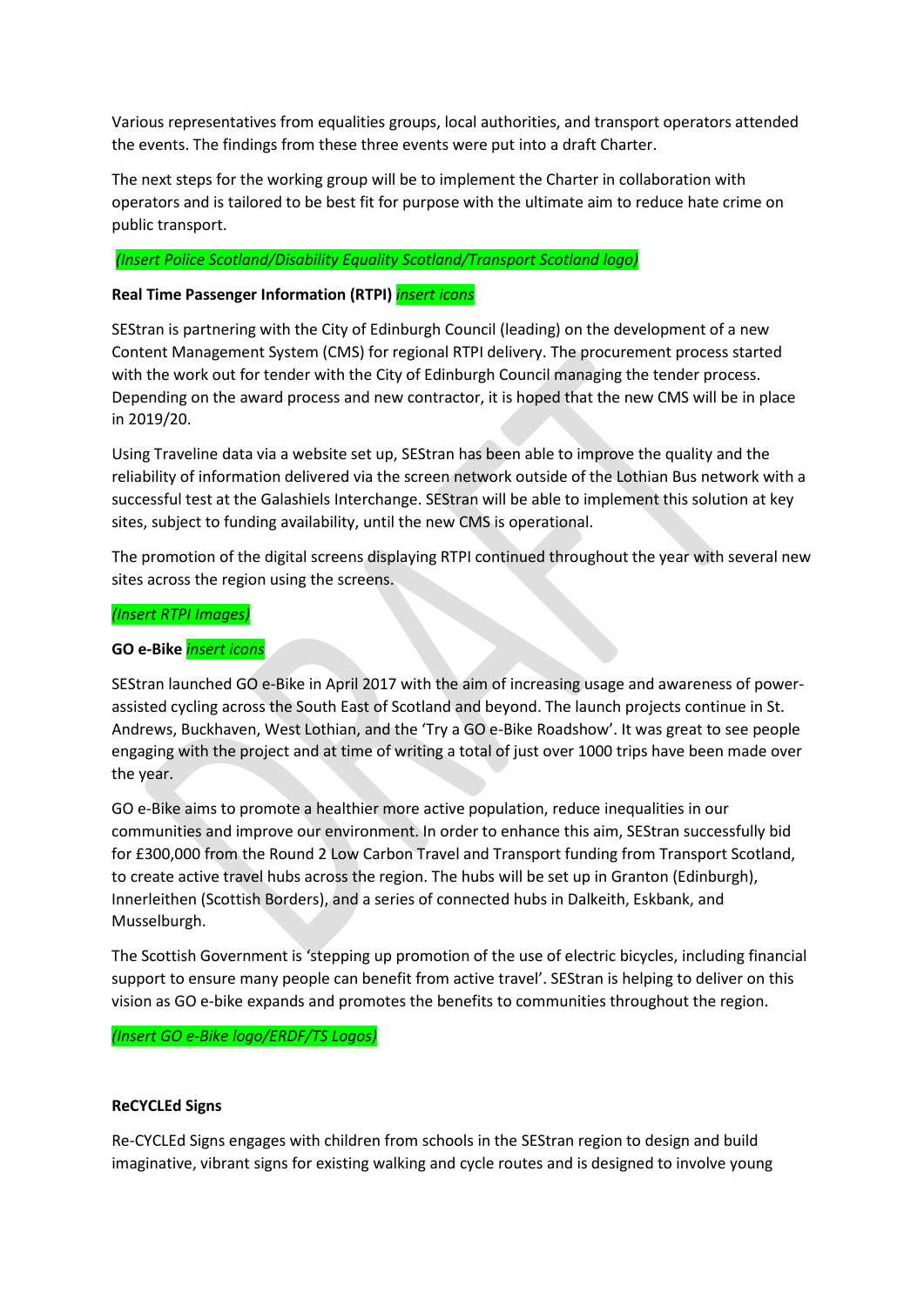people, and their families, in cycling and walking as an enjoyable healthy choice, not just a fun activity, but also as a safe option for travelling to school or to clubs.

SEStran has been working with BikePunks, a community project based in the Scottish Borders which promotes the upcycling of bike parts which are donated by the local community. Through youth work, they actively encourage young people to come and learn the skills of bike maintenance, metalworking, creating artworks, and the process of design.

The project promotes awareness of the active travel routes in the SEStran region, creating even more accessible active travel opportunities for citizens and developing unique artwork which will enhance our communities.

The first four signs are located at Falkirk High, Falkirk Grahamston and Eskbank Stations and at Jarnac Court in Dalkeith highlighting the active travel links and encouraging the use of active travel as a means of inter-modal connectivity to rail.

SEStran received £5,000 grant funding from the ScotRail Cycle Fund to help with the project and in 2019/20 will be looking to place more ReCYCLEd Signs at key locations in the region.

*(Insert sign image/BikePunks/ScotRail Logos)*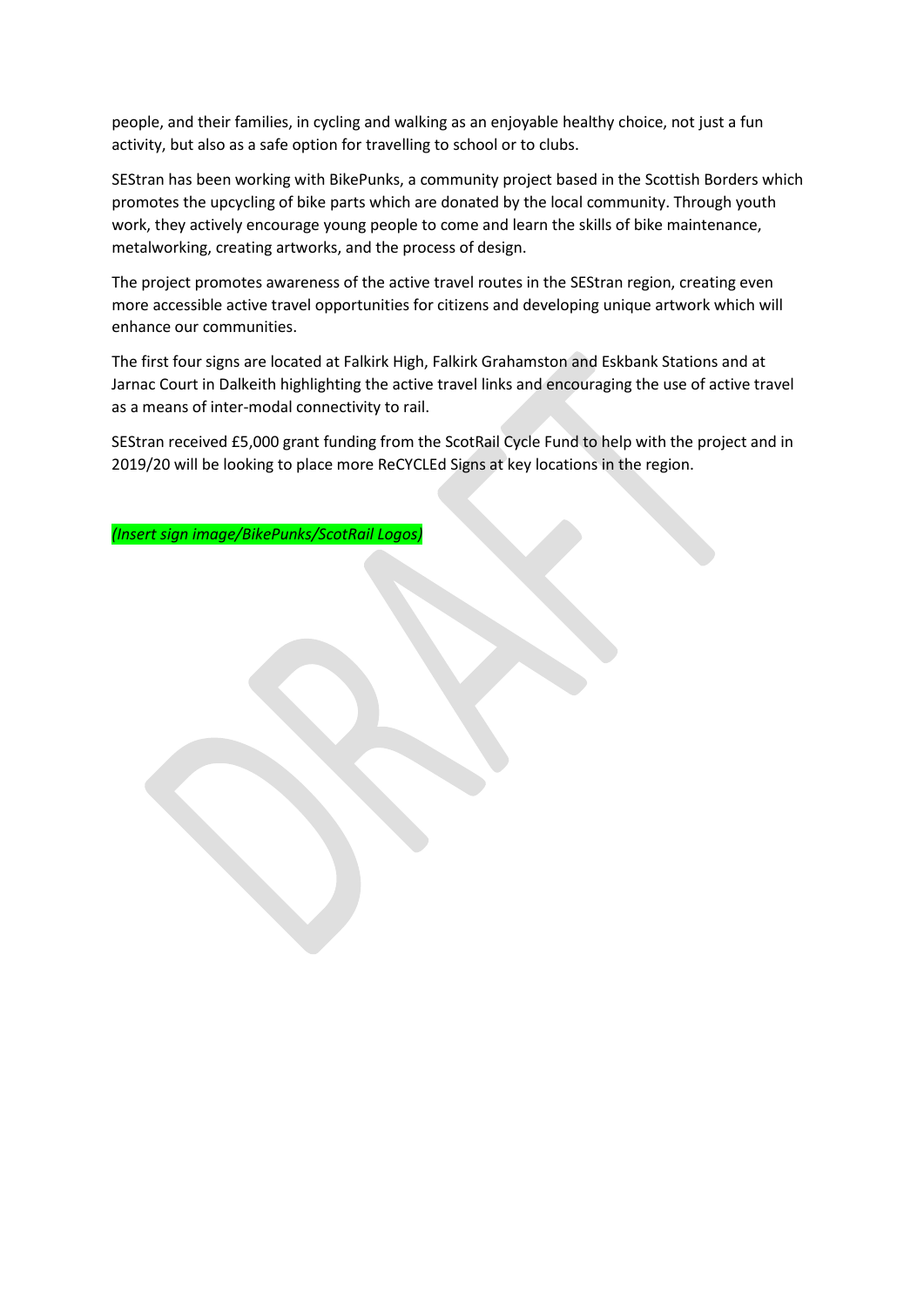# **What we do: Consultation Responses** *(note larger headline text on each page in this section)*

SEStran contributes every year to consultations at a local, regional and national level on a wideranging series of transport related topics.

# **Borders Transport Corridors – Pre-Appraisal Report**

In May 2018 SEStran submitted a response to a study that considered the accessibility for Scottish Borders communities and settlements whilst exploring areas where improvements could be made. The appraisal, by the nature of the STAG process, is multi-modal and considers public transport, road, rail and active travel on key transport corridors.

The specific aims of the study were to:

- $\checkmark$  Identify cross modal problems and opportunities within the transport provision between the Scottish Borders and key markets (Edinburgh, Newcastle and Carlisle);
- $\checkmark$  Highlight where the study has identified the need for further investigation;
- $\checkmark$  Recommend transport options which could be subjected to more detailed appraisal.

# **Transport (Scotland) Bill**

In September 2018 SEStran responded to the Transport (Scotland) Bill introduced by the Cabinet Secretary for Finance and Constitution, Derek Mackay MSP, in the Scottish Parliament on 8 June 2018. The Bill addresses a number of Scottish Government commitments from the 2017-18 Programme for Government. The Bill aims to empower Local Authorities and enable them to implement future commitments as set out in the Programme for Government.

# **Falkirk Local Development Plan 2**

In September 2018, SEStran received Falkirk's proposed Local Development Plan 2 (LDP2). The LDP2 sets out a broad vision and strategy for the area for the 20-year period from 2020 to 2040. The Proposed Plan provided a detailed and comprehensive overview of development planning in the Falkirk area. SEStran's comments were supportive in nature, and it is hoped that the suggestions will add to the contents of the LDP2.

# **Scottish Law Commission – Automated Vehicle Consultation**

In February 2019, SEStran contributed to the Scottish Law Commission's consultation on automated vehicles. The consultation was aimed at reviewing the UK's regulatory framework for the safe deployment of automated vehicles.

# **Proposed December 2019 TransPennine Express timetable**

In December 2018 SEStran contributed to the stakeholder consultation document to support Transport for the North and partners in Scotland in understanding the proposed timings of trains and frequency of services planned for December 2019.

#### **George Street and First New Town Design Project – Consultation Response**

In January 2019 SEStran submitted a response to the designs proposed by the City of Edinburgh Council. The concept design aims to enhance the environmental and heritage quality of the streets in the First New Town.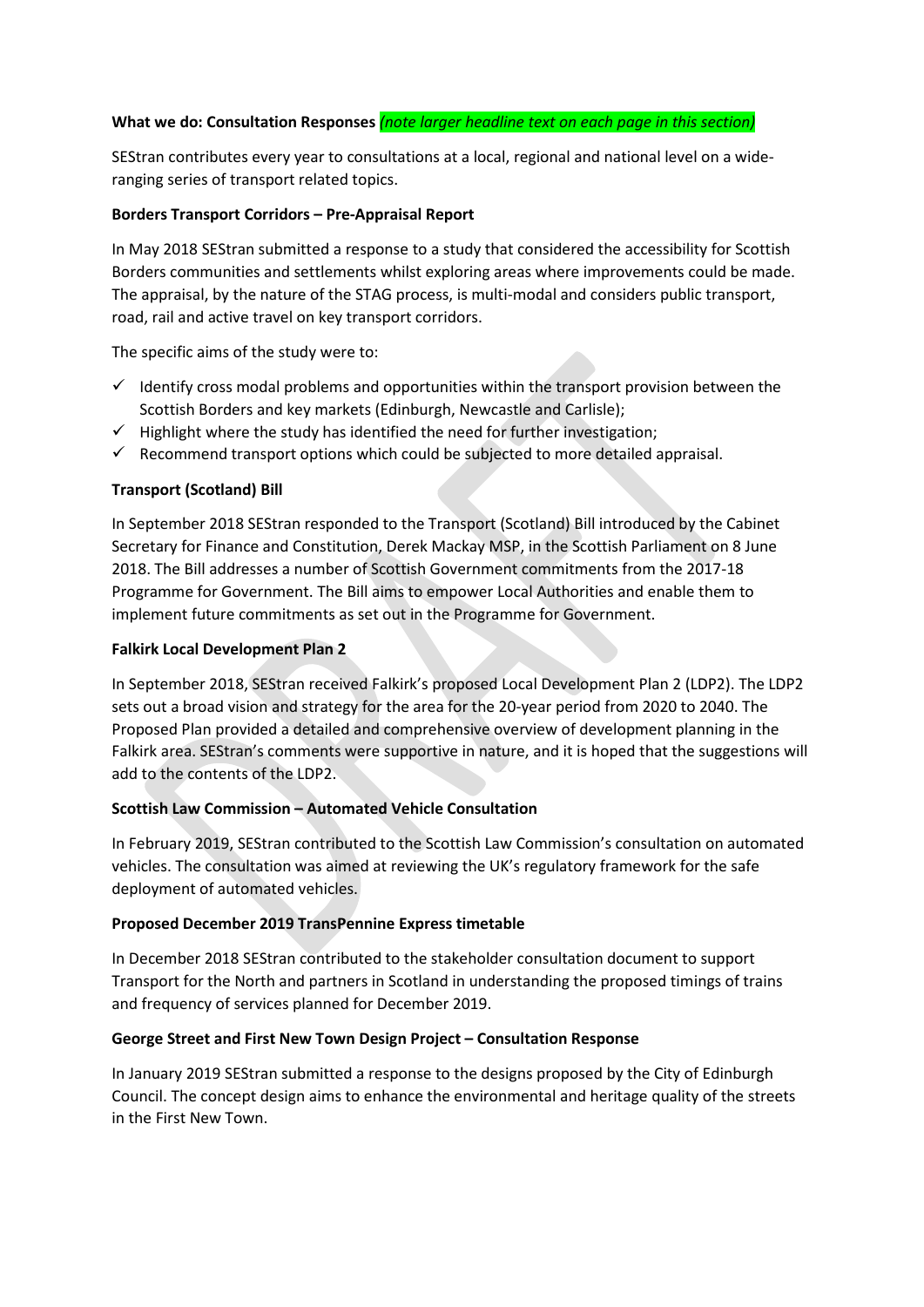# **Transportation Noise Action Plan (TNAP) 2019-2023**

In January 2019 SEStran responded to the above consultation supporting the overall approach to the incorporation of noise management into all transport related activities and the management of noise levels where this is necessary. However, SEStran noted that it would need to be established who is responsible for this work and what the roles are of relevant stakeholders.

# **RURAL ECONOMY AND CONNECTIVITY COMMITTEE RESTRICTED ROADS (20 MPH SPEED LIMIT) (SCOTLAND) BILL**

SEStran, in line with its objectives laid out in our Regional Transport Strategy (RTS) responded in January 2019 to the above consultation stating that the available evidence demonstrates that a change to the default speed limit to 20mph on restricted roads will improve safety for all road and transport users and as such achieve the aims of the bill.

The aims of the bill align strongly with SEStran's key objectives relating to safety and health for the South East of Scotland including:

- $\checkmark$  Improve safety
- $\checkmark$  Reduce accidents
- $\checkmark$  Increase trips by walk/cycle
- $\checkmark$  Improve air quality
- $\checkmark$  Reduce transport noise

*(Insert 20mph image)*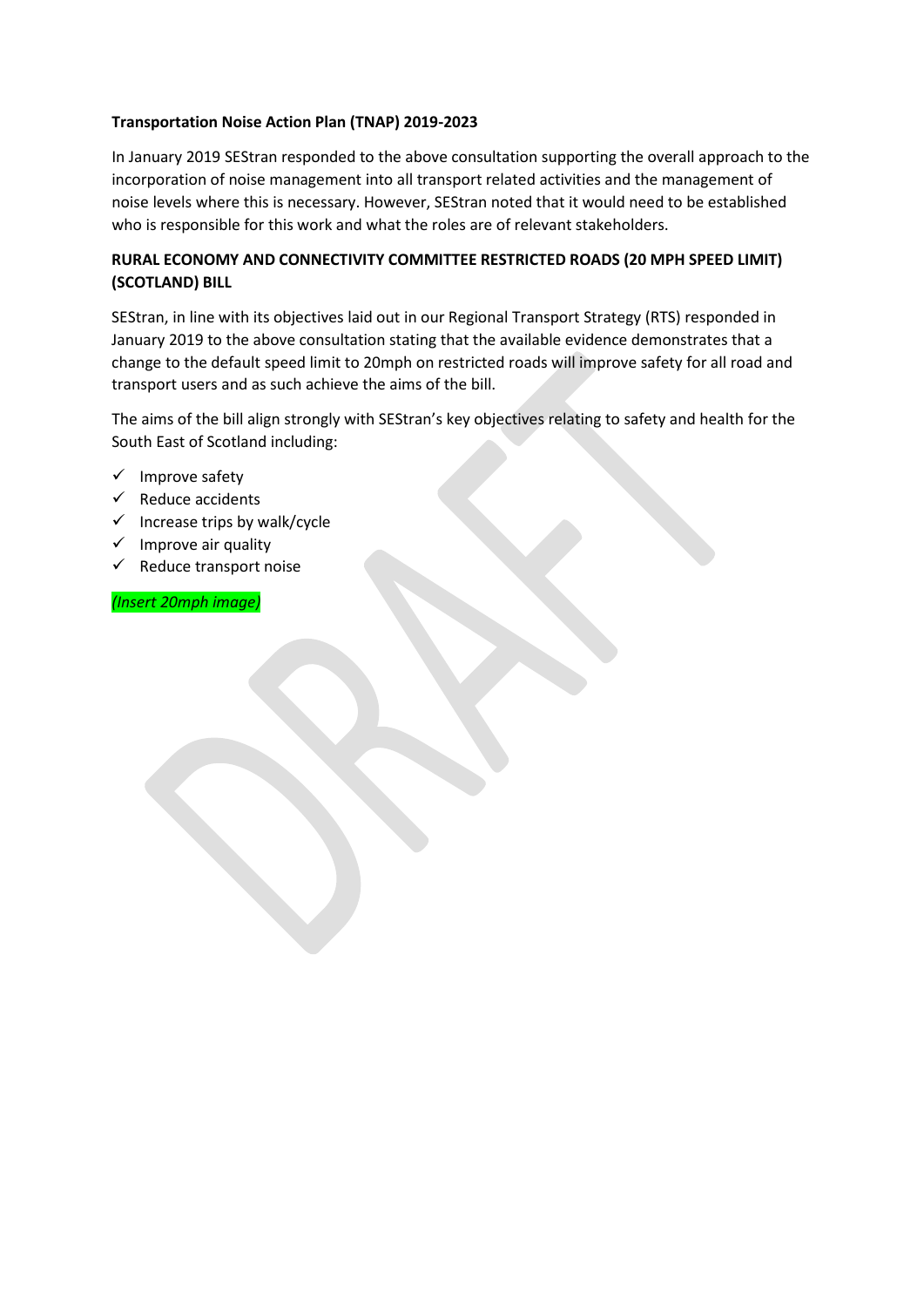# **What Else Have We Been Doing?** *(new section with large title on each page)*

# **Active Travel Projects 2018/19** *insert icons*

The Regional Cycle Network Grant Scheme continues the partnership between Sustrans Scotland and SEStran's commitment to delivering improvements to the cross-boundary utility routes. Expanding on a previous application in 2016/17, funding was granted to the Edinburgh BioQuarter partners to progress detailed design on an active travel corridor from Cameron Toll to the BioQuarter.

SEStran secured further funding for feasibility studies from Sustrans Community Links funding. Three studies investigated strategic links in the region: Winchburgh to Kirkliston, connecting West Lothian to Edinburgh Airport; Sheriffhall to the Wisp, enhancing upon work at the BioQuarter, into Midlothian; and Kirkcaldy to Buckhaven, connecting communities in Fife in areas of multiple deprivation.

In 2018 the Regional Transport Partnerships lobbied for further funding and gained the Regional Active Travel Development Fund from Transport Scotland to facilitate projects promoting sustainable cross boundary travel. SEStran proposed three projects, a feasibility study of sustainable transport prioritisation and improvements on the A701 in Midlothian; a feasibility and concept design study for a cycling route between Larbert and Stirling in partnership with Tactran; and developing detailed designs for Musselburgh, Tranent, and North Berwick using 3D video models. These projects were due for completion in summer 2019.

SEStran was successful in a bid to the Smarter Choices Smarter Places Open Fund in November 2018 and was awarded £13,650 in match funding to collect travel data in and around Edinburgh through the TravelVU app developed by Trivector Traffic AB. The aim of the project was to gather data on travel behaviours using smart phones as individuals make journeys and describe the purpose or destinations. The project began in March 2019 and will be completed in summer 2019.

#### *(Insert active travel image)*

#### **Regional Transport Strategy 2**

It was agreed at the March 2019 SEStran Partnership Board that SEStran would develop a '*main issues'* report to inform the development of the next Regional Transport Strategy (RTS) this work will begin from April 2019.

#### *(Insert Partnership working Image)*

#### **Electric Vehicle & Mobility Strategy**

In addition to the re-write of the Regional Transport Strategy, SEStran has started working towards the development of an Electric Vehicle Strategy for the South East of Scotland. The strategy will be an integral part of the new RTS and will aim to address the barriers to EV uptake and the challenges faced by local authorities when implementing EV infrastructure.

Not only will the EV strategy focus on electric vehicles, but on electric mobility in general, covering ebikes and e-cargo bikes as well, incorporating the learnings from SEStran's projects including GO e-Bike, REGIO MOB and SURFLOGH.

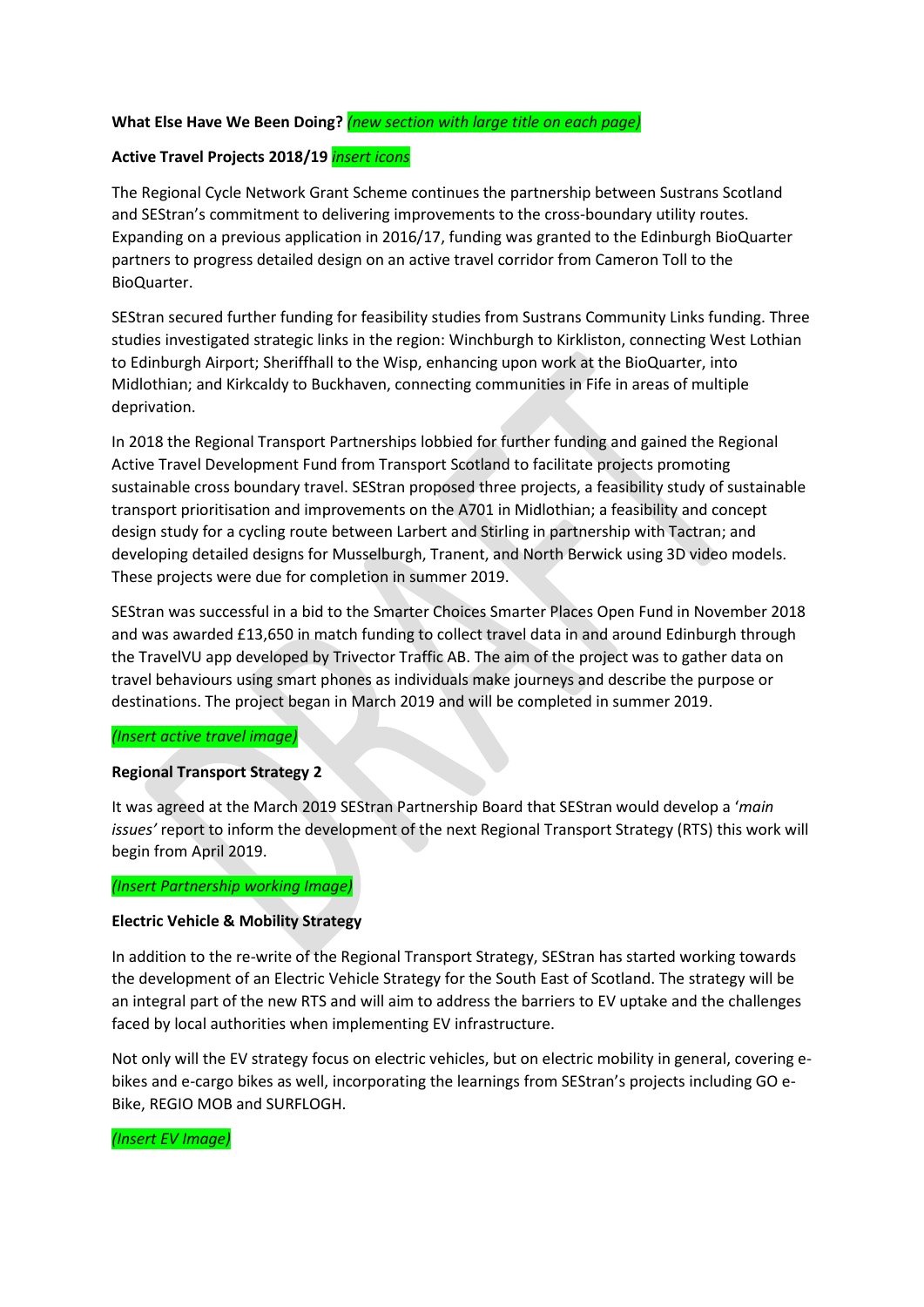#### **TravelKnowHow Scotland** *insert icons*

In 2018/19 SEStran continued to support TravelKnowHow Scotland. TravelKnowHow is an online resource which offers organisations across Scotland easy access to a wide variety of tools to implement workplace Travel Plans and reduce the negative impact of single occupancy car journeys. Supported by Scotland's seven Regional Transport Partnerships and funded by Transport Scotland. TravelKnowHow Scotland supports and contributes directly to the Scottish Government's Low Carbon Scotland ambition for decarbonising transport.

TravelKnowHow Usage figures in 2018/19:

- *55 new registrations during the 2018/19 period*
- *Total registrations 272 (as at end of March 2019)*
- *Of the 55 new registrations 27% were from the SEStran Region*

 *Of those registrations: 76.9% were from the public sector* & *23.1% were from the private sector (Insert TravelKnowHow logo)*

#### **Working in Partnership with Cycling Scotland**

SEStran's Regional Cycle Training and Development Officer (RCTDO) continued to support Bikeability Local Authority Co-ordinators over this year. The results from the last academic year had shown an increase in schools delivering cycle training and more pupils than ever taking part. Strong progress was seen in Clackmannanshire, where a pilot for paid professional delivery was used. They achieved delivery of Level 2 on-road cycle training in 100% of their schools.

In March 2019 a Bikeability volunteer conference was held in Edinburgh for the East of Scotland where coordinators shared best practice and participated in professional development and training to support delivery. Following on from this conference and the annual coordinators meeting held in Glasgow, a new SEStran coordinators meeting has been set-up to improve collaboration and sharing of knowledge and resources at a regional level. This meeting will be held on a quarterly basis. In addition, an online platform was set-up to support coordinators to collaborate at a national level.

A new Bikeability Scotland strategy was developed for a more flexible approach to delivery and to better support volunteers this will be further developed through 2019 and pilot projects will be implemented.

The RCTDO attended networking and conference events promoting the programmes of SEStran and Cycling Scotland.

*(Insert Cycling Scotland logo)*

## **Improving Rail Infrastructure** *(Section Heading)*

#### *Insert rail image*

# **Local Rail Development Fund**

As part of the programme for government Transport Scotland launched the Local Rail Development Fund (LRDF), with £2,000,000 made available to fund projects that will enhance Scotland's rail connectivity. The LRDF aligns with Scottish Government's Rail Enhancement and Capital Investment Strategy.

In June 2018 SEStran & Fife Council supported a successful bid from the Newburgh Train Station Group for the first phase of funding. £82,000 (exc. VAT) was secured to undertake a multi-model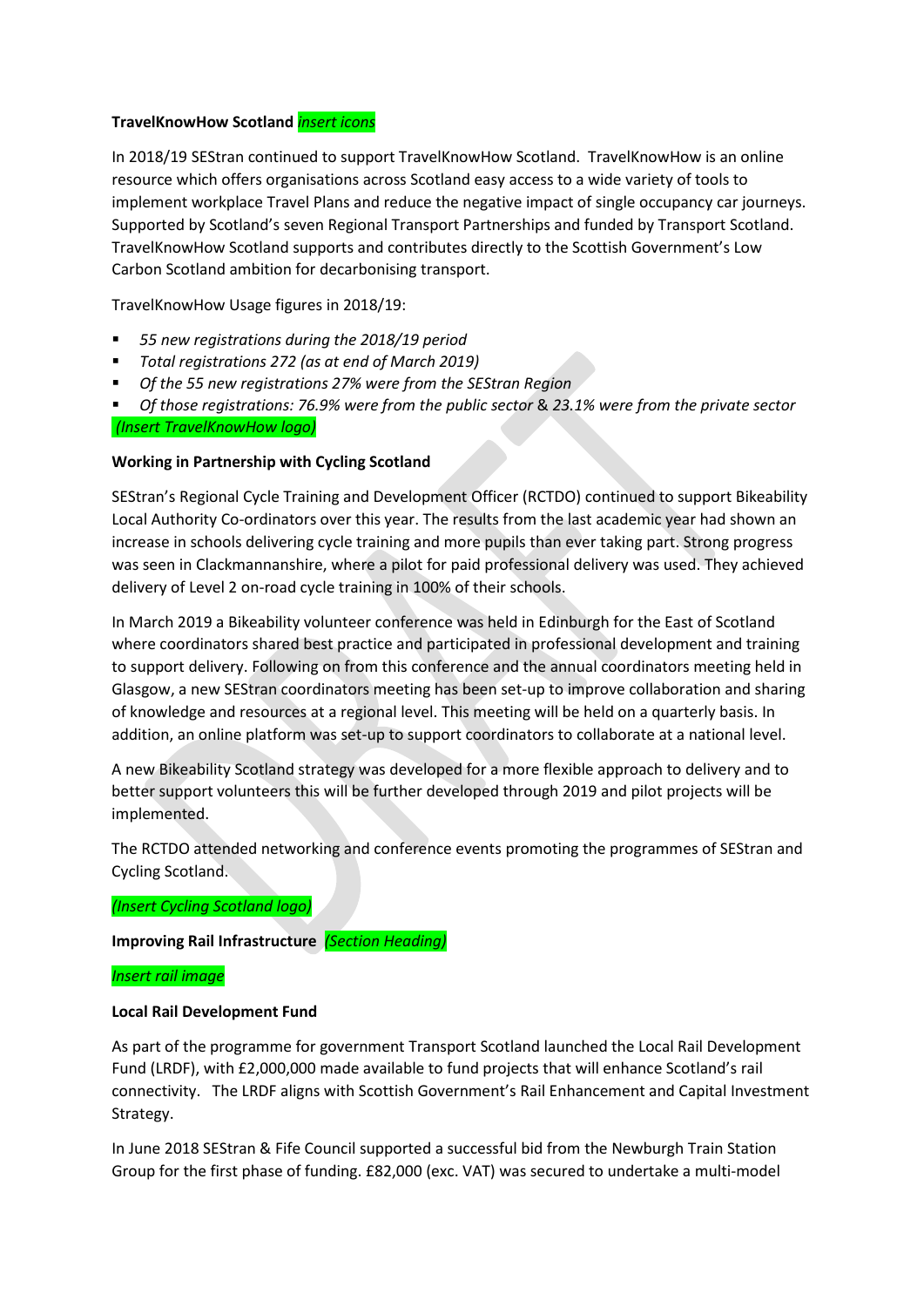transport appraisal in the Newburgh area with SYSTRA appointed to undertake the work in December 2018. Phase 1 – the Initial Case for Change was due to be completed in April 2019 with a report submitted to Transport Scotland (TS) for review. Further work will be undertaken in 2019 to develop a detailed case for change and outline business case.

# **Levenmouth Rail Link**

SEStran continues to support the Sustainable Transport Study work being undertaken by Transport Scotland on the re-opening of the rail link. The detailed appraisal work that has been carried out suggests that improved transport links, which give Leven a direct rail link to the capital, will lead to an enhanced local economy, bringing better access to employment and education and the potential for new investment. Parts of the Levenmouth area are currently ranked amongst the most deprived in Scotland (Scottish Index of Multiple Deprivation - SIMD 2016). Easier and more sustainable travel options will make it easier for people to reach hospitals, schools and visit other areas of the country as well as giving better access to Levenmouth.

Note: At time of publication the Sustainable Transport Study was completed by Peter Brett Associates with a report going to Scottish Government for consideration.

Following this assessment of transport links in the area, the Cabinet Secretary for Transport, Infrastructure and Connectivity announced in August 2019 that the reopening of the link to Levenmouth and the rail network is to be taken forward to the next stage of development alongside new bus and active travel provision.

https://www.transport.gov.scot/news/levenmouth-on-track-for-rail-investment/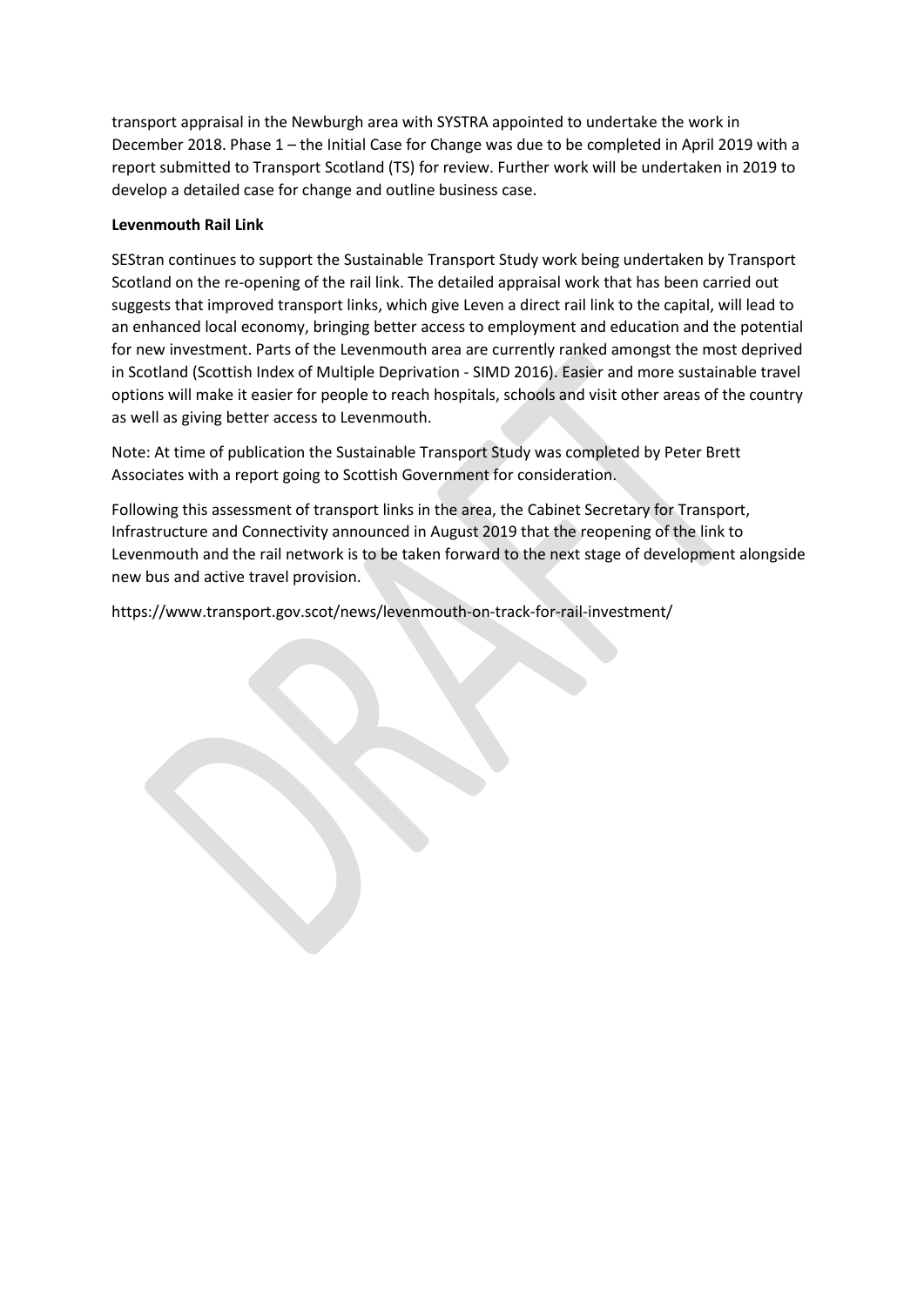#### **What we do events** *(new title on each page of this section)*

#### **Formal Partnership Meetings** *insert icons*

The Partnership Board met quarterly over the reporting period and in addition to dealing with standard business, officers have introduced a presentation/discussion item for each meeting. Topics have included active travel, bus travel, rail updates from ScotRail and Transport Scotland and Edinburgh City Centre Transformation.

These have generated valuable discussion from a regional perspective and have gone on to provide input into our forum groups.

SEStran hosts three different forums which are all held twice a year. The aim of these forums is to provide a platform for interested parties to come together and to provide a regional voice in various transport-related matters. The forums are a mechanism for consulting with regional stakeholders in addition to those represented by members and advisors around the board table of SEStran.

The Integrated Mobility Forum seeks opportunities to improve integrated mobility across the region and provide a consultative role to Transport Scotland in the context of Integrated Mobility, Travel Planning and seeking funding to support future opportunities. The forum also aims to promote public transport and access to transport interchanges, as well as reducing single occupancy car journeys.

The Logistics and Freight Forum aims to support economic growth and resilience across the South East of Scotland by developing, promoting and implementing sustainable business and distribution solutions. This will be carried out via constructive partnership between local authorities, government agencies, business and representative groups. The forum will provide a unified, regional voice in working with organisations such as Transport Scotland, Network Rail and ports, and aims to have a balanced range of views which represents the interests of those involved.

Finally, the SEStran Equalities Forum and Access to Healthcare Forum is the primary stakeholder and officer group, chaired by the Partnership Director, to deliver our Equality Outcomes and legislative requirement to consult Health Boards and those who represent those with, or share a protected characteristic.

#### *(source and insert image)*

#### **Tweedlove Bike Festival** *insert icons*

In June 2018, SEStran supported the 'TweedLove Bike Festival', and in particular the Family Ride, which has become a local legend in the area after yet another successful year. GO e-Bike was present in the festival village displaying e-bikes for the public to trial with activities for children and adults alike. Community partners were on hand to demonstrate and promote the benefits and accessibility that e-bikes bring to personal mobility.

# **The GO e-Bike Family Ride, Tweedlove 2018** *insert icons*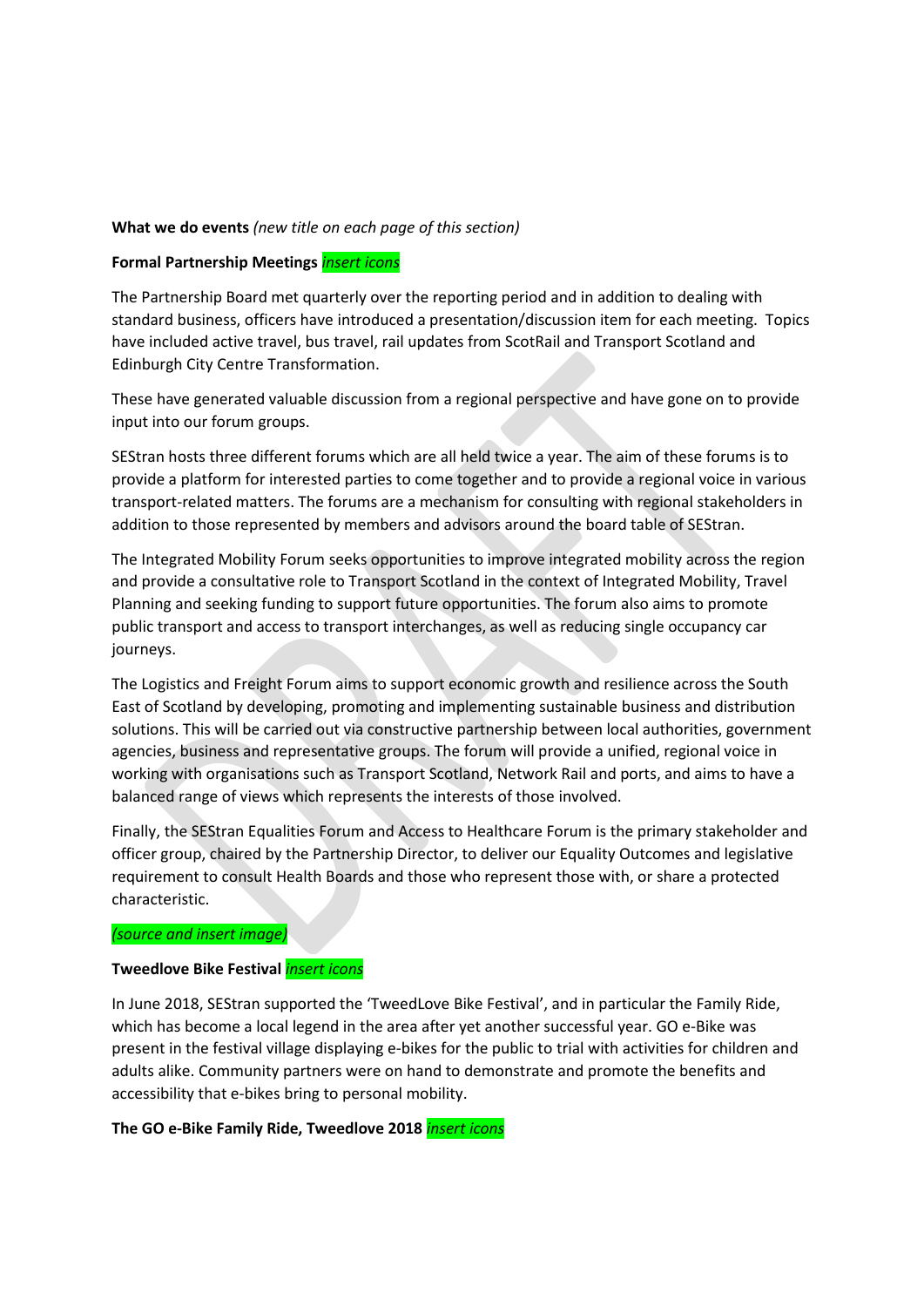Rolling into Peebles for another year in June, the GO e-Bike Family Ride event returned. SEStran was proud to be back sponsoring Tweedlove for 2018, as inclusive events like the Family Ride make cycling accessible to people of all ages and abilities. The ride encourages families and friends to get together and cycle in a relaxed environment for a car free pedal through Peebles.

The event adopted a new format with a led ride around the town that was open for anyone to come along and have a go at their own pace, finishing at a town park for an open-air cinema showing. As well as being lots of fun, the event helps to deliver SEStran's aims to enable and support more people to travel actively in their own communities, to promote social inclusion and enhance community life.

The Tweedlove Bike Festival, based in the Scottish Borders, runs from May to September each year. For more information about the festival visit: [http://www.tweedlove.com](http://www.tweedlove.com/)

#### *(insert Tweedlove logo and Festival pictures)*

#### **Regional Rail Liaison Meeting** *insert icons*

In February 2018 SEStran along with Transport Scotland, Network Rail and ScotRail convened the first quarterly South East Scotland Regional Rail liaison meeting. The meeting had an agenda centred on the key rail issues within the SEStran region. The meeting was an opportunity to share information with key stakeholders to better understand problems, identify challenges and opportunities, and improve the delivery of rail services across the South east of Scotland.

# **East Coast Mainline Authorities (ECMA)** *insert icons*

ECMA and its secretariat are now well established. Both SEStran's Chair and Partnership director are currently representing the Regional Transport Partnerships (Tactran, Nestrans & Hitrans) with an interest in the east coast mainline as ECMA Vice Chair and Officer Group representative, respectively.

A study to illustrate the economic benefits of the line to the entire UK was carried out in 2016. A further piece of work to update that study was initiated in 2018/19. When complete, the findings will be used to inform a range of lobbying initiatives aimed at both the UK and Scottish Governments to try to ensure that the necessary investment on this essential piece of national infrastructure is made.

*(Insert ECMA logo and rail image)*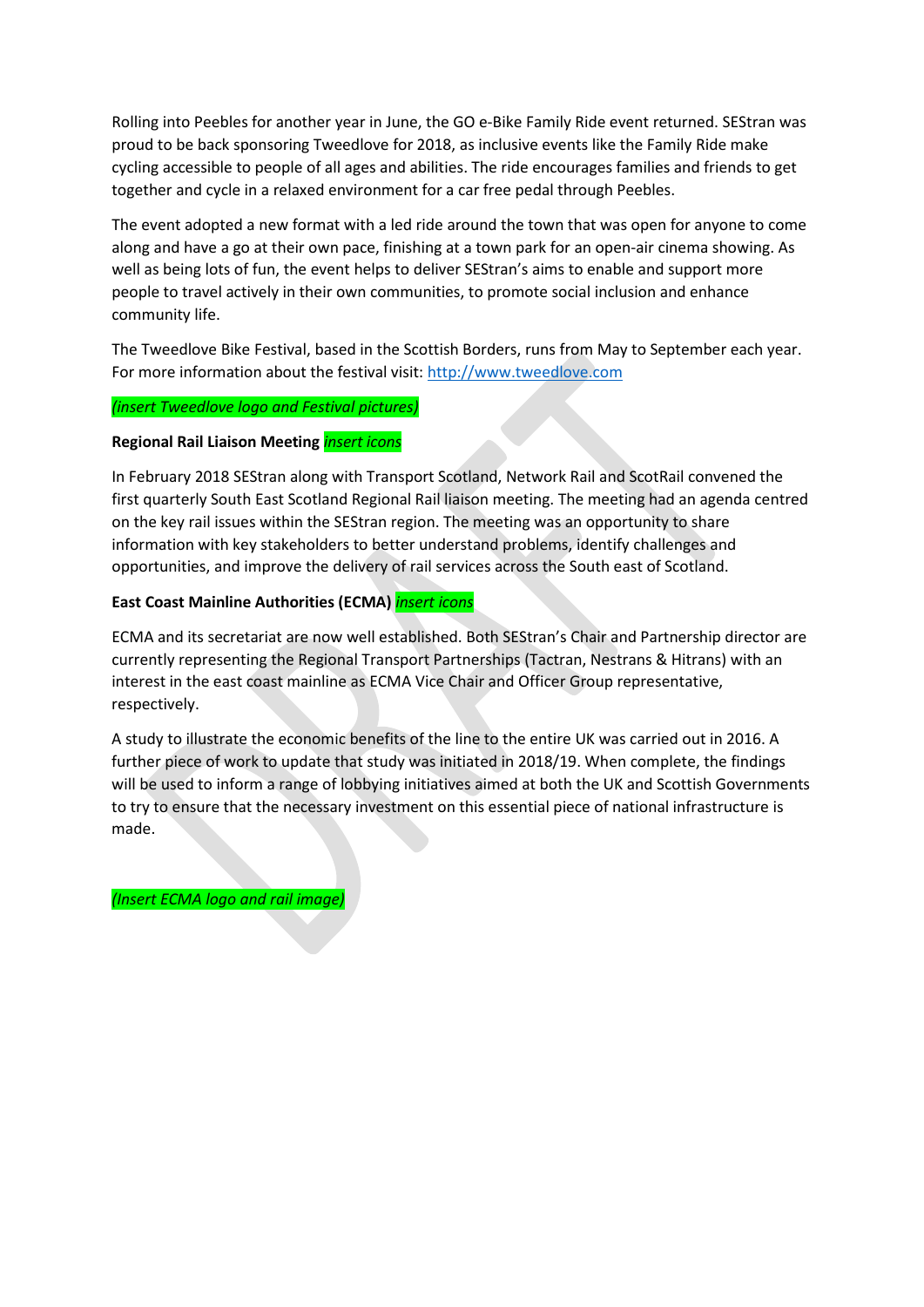# **More Updates Other Programs and Policies** *(new section header)*

# **Equalities and Diversity**

SEStran has been preparing its Mainstreaming and Equalities Outcomes Progress Report for the period 2017-19, which is required to be published by 30 April 2019.

During the reporting period SEStran have engaged with our legal advisers to ensure full compliance with our obligations under the Public Sector Equalities Duties. Some of the actions undertaken during the reporting period are:

# Staff Engagement

SEStran has improved how it engages and supports its employees and during 2018 reviewed and updated the annual equalities monitoring form. The form is more detailed and provides a much clearer picture, in terms of protected characteristics. The recruitment equalities monitoring form has also been updated to capture far more information.

In May 2018 staff attended Equate Scotland's Positive Language and Unconscious Bias training. Further training on the Equality Act and 2012 Regulations, specifically tailored to SEStran, setting out its responsibilities was delivered in March 2019. Staff also have access to online equalities and diversity training modules.

# Non-Councillor Member Board Appointments

SEStran consulted with Equate Scotland, Changing the Chemistry and Stonewall to develop an allinclusive application process to attract a wider range of applicants for the Non-Councillor Board Member vacancies. Appointments were made in June 2018 and this has resulted in a gender balance of the Non-Councillor Members.

#### Disability Confident Scheme

SEStran signed up to the Government's Disability Confident scheme in February 2017 as a commitment to pursuing our equalities outcomes. Since receiving our first "Disability Confident Committed" certificate we have now, in 2018, progressed to the level 2 status of "Disability Confident Employer" by pledging to implement the core actions and activities outlined in the scheme guidance.

#### Equate Scotland – Careerwise

SEStran worked in partnership with Equate Scotland through its Careerwise scheme, which supports women in STEM. An eight-week student placement was provided during summer 2018.

# **Cyber Security**

In order to comply with the Scottish Government's Public Sector Cyber Security Action Plan, SEStran carried out a robust review of its IT provision. Under the scheme, an independent cyber security consultant was appointed in 2018 and audited the partnership's IT environment. The outcome of this audit was SEStran being awarded Cyber Essentials Plus accreditation.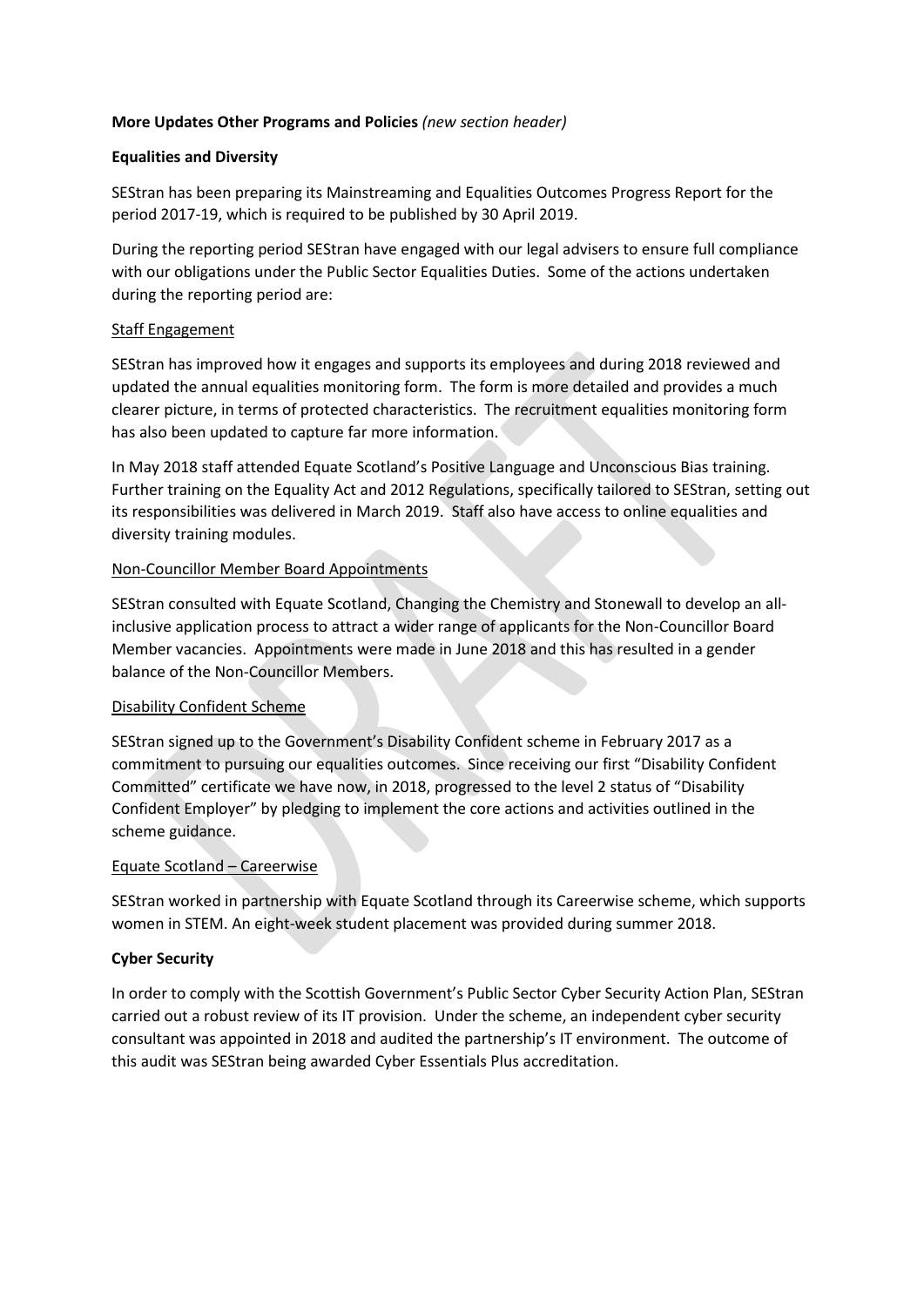# **Regional Transport Strategy (RTS) Monitoring** *(new section header)*

SEStran's original Regional Transport Strategy (RTS) was approved in March 2007 and covered the period from 2008 until 2015. The strategy was subject to a refresh in August 2015 and now covers the period from then until 2025.

The RTS 2015 represents an update of the RTS 2008, rather than a new strategy. The vision, objectives and policy framework of the strategy remain unchanged and the various chapters have been revised only where necessary, in order to take account of the most recent data and information, as well as the more detailed strategy development that SEStran has undertaken since 2008. The substance of the strategy and suggested interventions remain unchanged.

*(Insert Kelpies Image)*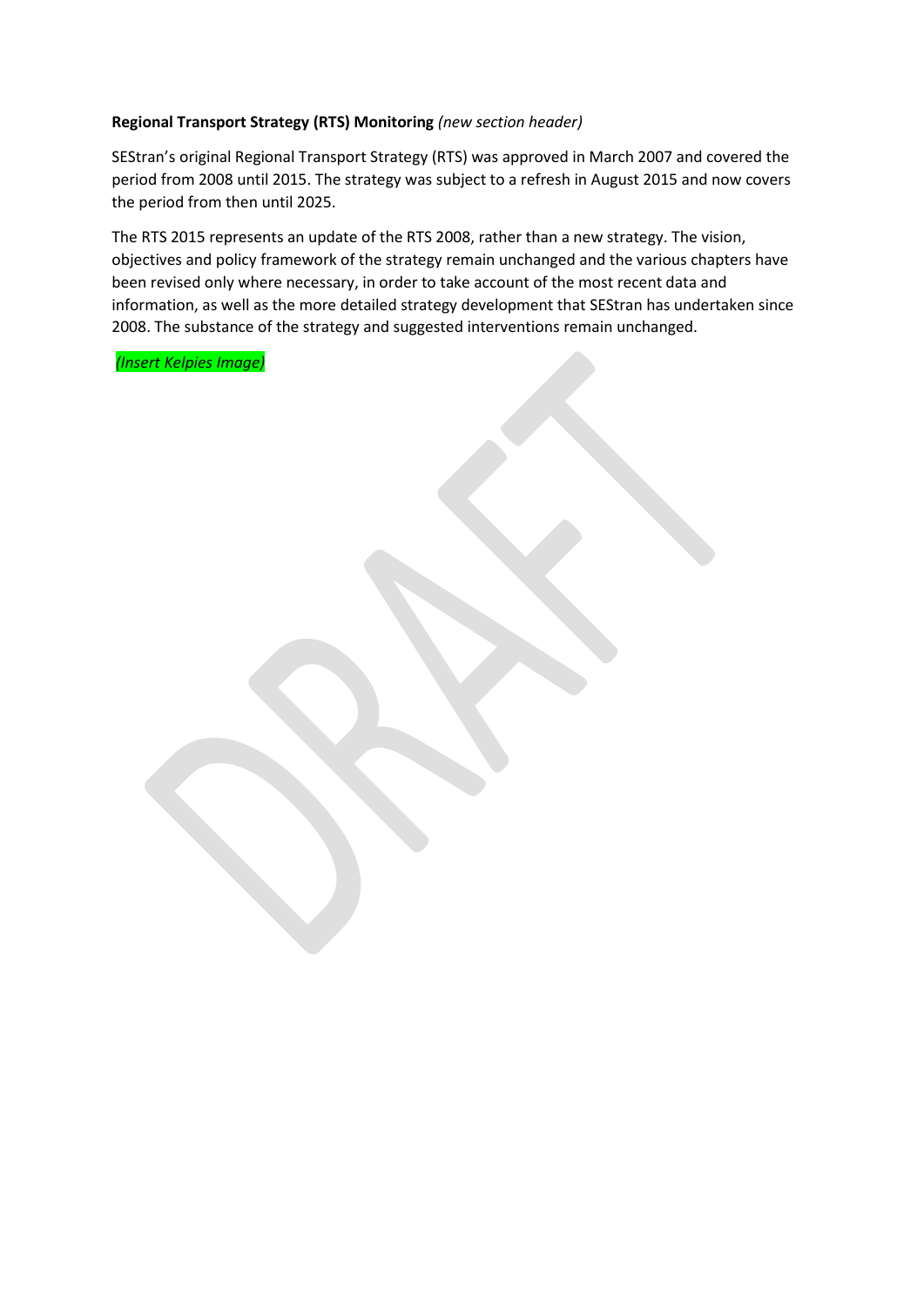#### **Appendix: Annual Accounts and Reports**

#### **Annual Accounts**

SEStran's Annual Accounts can be accessed online here:

[INSERT LINK TO ACCOUNTS]

#### **Climate Change Report**

Part four of the Climate Change (Scotland) Act 2009, places duties on public bodies to act in the way best calculated to contribute to the delivery of emissions reduction targets, to help deliver any statutory climate change adaptation programme, and in a way that they consider is most sustainable. The act came into force on 1 January 2011. Following the introduction of an Order by Scottish government in 2015, all 151 public bodies that appear on the 'Major Player' list must submit an annual report to the Sustainable Scotland Network (SSN), detailing their compliance with the climate change duties.

[INSERT LINK]

#### **Public Services Reform Act**

The Public Services Reform (Scotland) Act 2010 (Sections 31 and 32) imposes duties on Scottish public bodies to publish financial information as soon as is reasonably practicable after the end of each financial year. This statement is produced annually by the South East of Scotland Transport Partnership (SEStran) to ensure compliance with the requirements of the Act. It can be accessed online here:

#### [INSERT LINK}

#### **Community Empowerment Act**

SEStran is a listed public authority under the Community Empowerment Act and one of our duties under the Act is to consider requests from the community. Participation Requests can help groups from the local community (a community-controlled body) to liaise with SEStran and other listed authorities on improving issues in an area. We welcome requests from groups that can aid SEStran in delivering its strategic functions in the South East of Scotland. To gain more information on how to place a request, please follow the link:

sestran.gov.uk/corporate/ participation-requests/

#### **Public Records Act**

SEStran is required under the terms of Section 1 of the Public Records (Scotland) Act 2011 to produce a Records Management Plan, setting out proper arrangements for the management of its records and to submit this to the Keeper of the Records for approval. SEStran submitted its RMP in January 2011 and it is available here:

sestran.gov.uk/wp-content/ uploads/2017/06/SEStranRecords-Management-Planv2.0.pdf